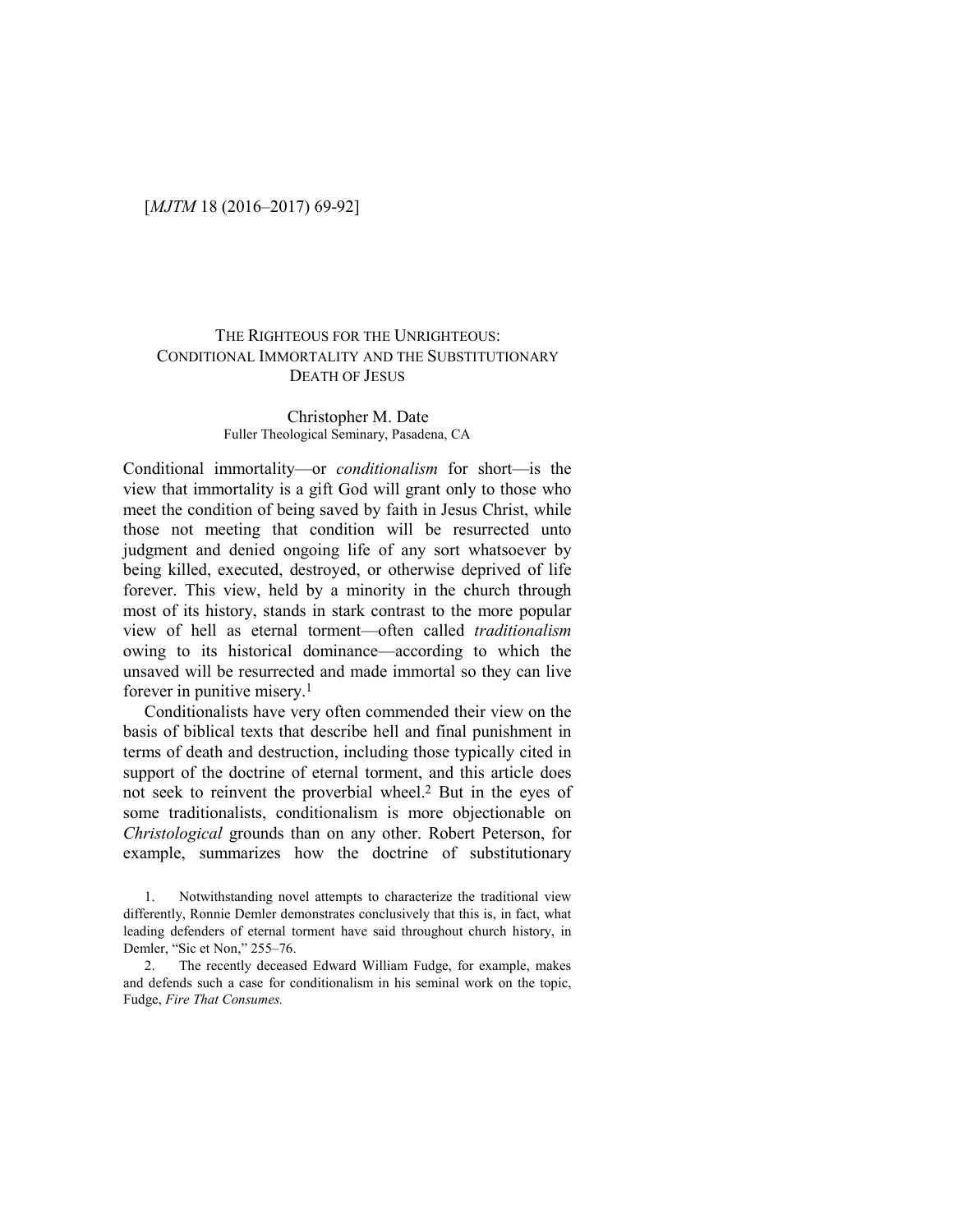atonement should inform one's understanding of hell: "The cross sheds light on the fate of the wicked," he explains, "because on the cross the sinless Son of God suffered that fate."3 Mistakenly understanding conditionalists to be saying Christ's human nature ceased to exist on the cross, Peterson insists that the "systematic implications of holding that Jesus was annihilated when he died are *enormous*. Nothing less than orthodox Christology is at stake."4 Such a view, he argues, entails a temporary separation of Jesus' human and divine natures, thereby violating the Chalcedonian doctrine of the hypostatic union. Alternatively and equally problematically—Peterson argues that if *both* of Christ's natures "ceased to exist between his death and resurrection, then the Trinity only consisted of two persons during that period of time. The Trinity would have been reduced to a Binity."<sup>5</sup>

Conditionalists, on the other hand, often argue that the doctrine of substitutionary atonement is more consistent with their view of hell than that of their traditionalist critics. Agreeing with Peterson that "Jesus' death somehow reveals the nature of final punishment," Edward Fudge observes that "Jesus *died*; he was not *tortured forever*. Jesus' death for sinners does provide a window into the final judgment awaiting the lost. But the view we see through that window is one of suffering that ends in death—not one of everlasting conscious torment."6 Glenn Peoples likewise writes, "the New Testament is replete with the language of Jesus dying for sin, for sinners, and for us. Whatever else this might mean, it at least means that in Christ's passion and ultimately his death we see what comes of sin."7 Peoples concludes, "in identifying with sinners and standing in their place, Jesus bore what they would have borne. Abandonment by God, yes. Suffering, yes. But crucially, death."<sup>8</sup>

- 3. Peterson, *Hell on Trial*, 216.
- 4. Peterson, "Hermeneutics of Annihilationism," 207; emphasis added.
- 5. Fudge and Peterson, *Two Views of Hell*, 177.
- 6. Ibid., 204; emphasis in original.
- 7. Peoples, "Introduction to Evangelical Conditionalism," 21.
- 8. Ibid.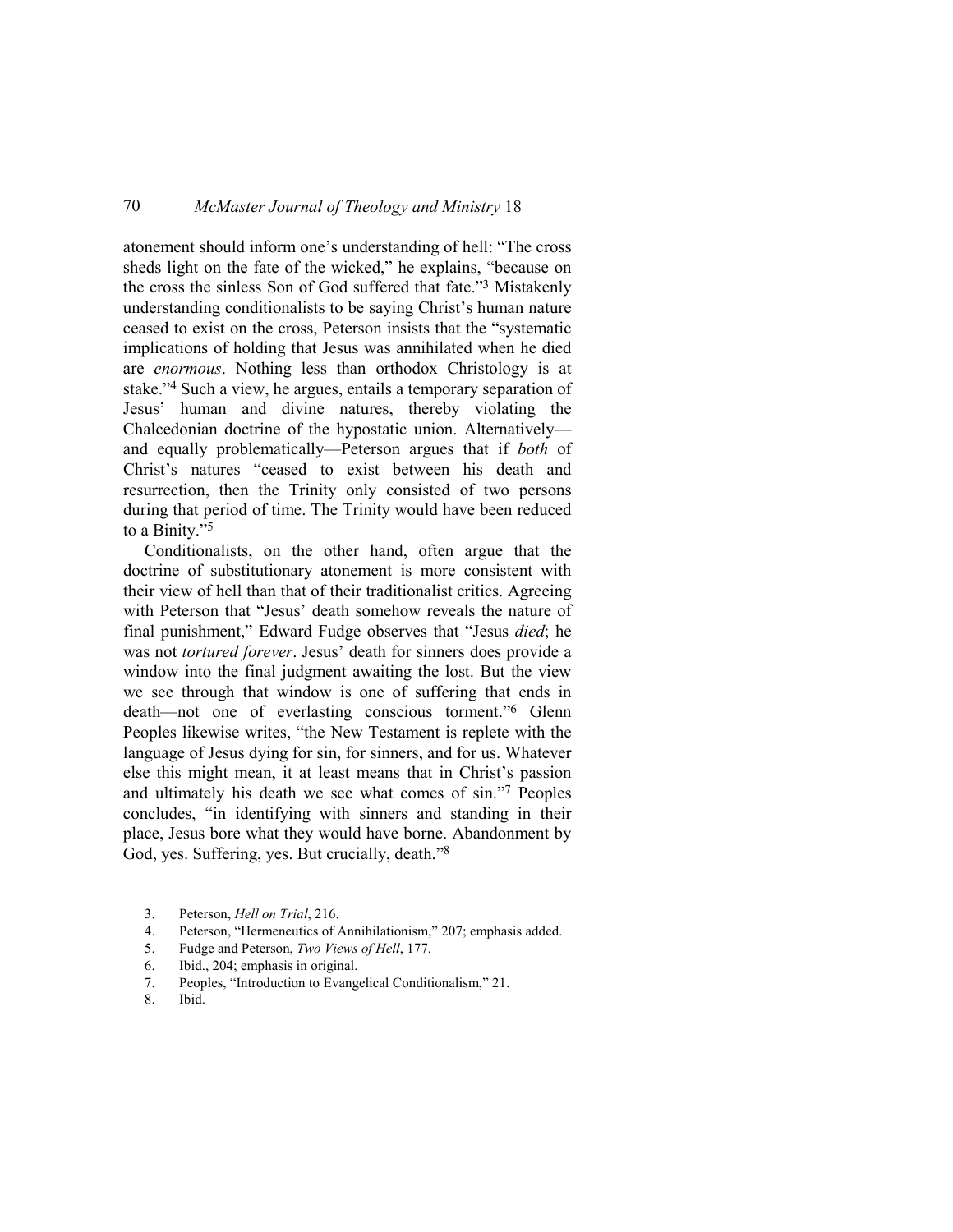Peterson and other critics of conditionalism are right to test it for consistency with an orthodox doctrine of the atonement. Despite their Christological objections, however, conditionalism passes that test quite well—while their own traditional view fares poorly—given the Bible's teaching of the substitutionary *death* of Jesus. As the following essay sets out to demonstrate: (1) in the Old Testament, the lives of sacrificed animals substituted for the lives of those who deserved to die; (2) animal sacrifices prefigured Christ's own atoning sacrifice, likewise described by New Testament authors as the giving of his life in place of those for whom he died; (3) his infinite worth as the God-man enabled him to bear the death penalty deserved by the millions for whom he bore it; (4) by applying his infinite worth to his *torment*, traditionalists risk unintentionally denying the substitutionary nature of his *death*, a denial conservative evangelicals are not typically willing to countenance; (5) because Jesus was to be raised, he did not wholly cease to be when he died, but since no resurrection will follow the *second* death, the bodies *and* souls of the unredeemed will be destroyed in hell; and (6) although Christians continue to suffer death and will until Christ returns, his substitutionary death shatters its power over the redeemed, guaranteeing their resurrection unto eternal life.

### *Animal Sacrifice and Substitutionary Atonement*

"It is true," observes Peoples, "that there are several models of the atonement that deserve to be called mainstream, penal substitution—the view that Jesus was punished instead of those for whom he died—being only one of them."9 Argued by Gustaf Aulén to have been "the dominant idea of the Atonement throughout the early church period," *Christus Victor* has again become quite popular today, championed by the likes of Greg Boyd.10 Developed later by Anselm, *satisfaction* was instrumental in the development of atonement theories, and

<sup>9.</sup> Peoples, "Introduction to Evangelical Conditionalism," 20.

<sup>10.</sup> Aulén, *Christus Victor*, 6; Boyd, *Crucifixion of the Warrior God*.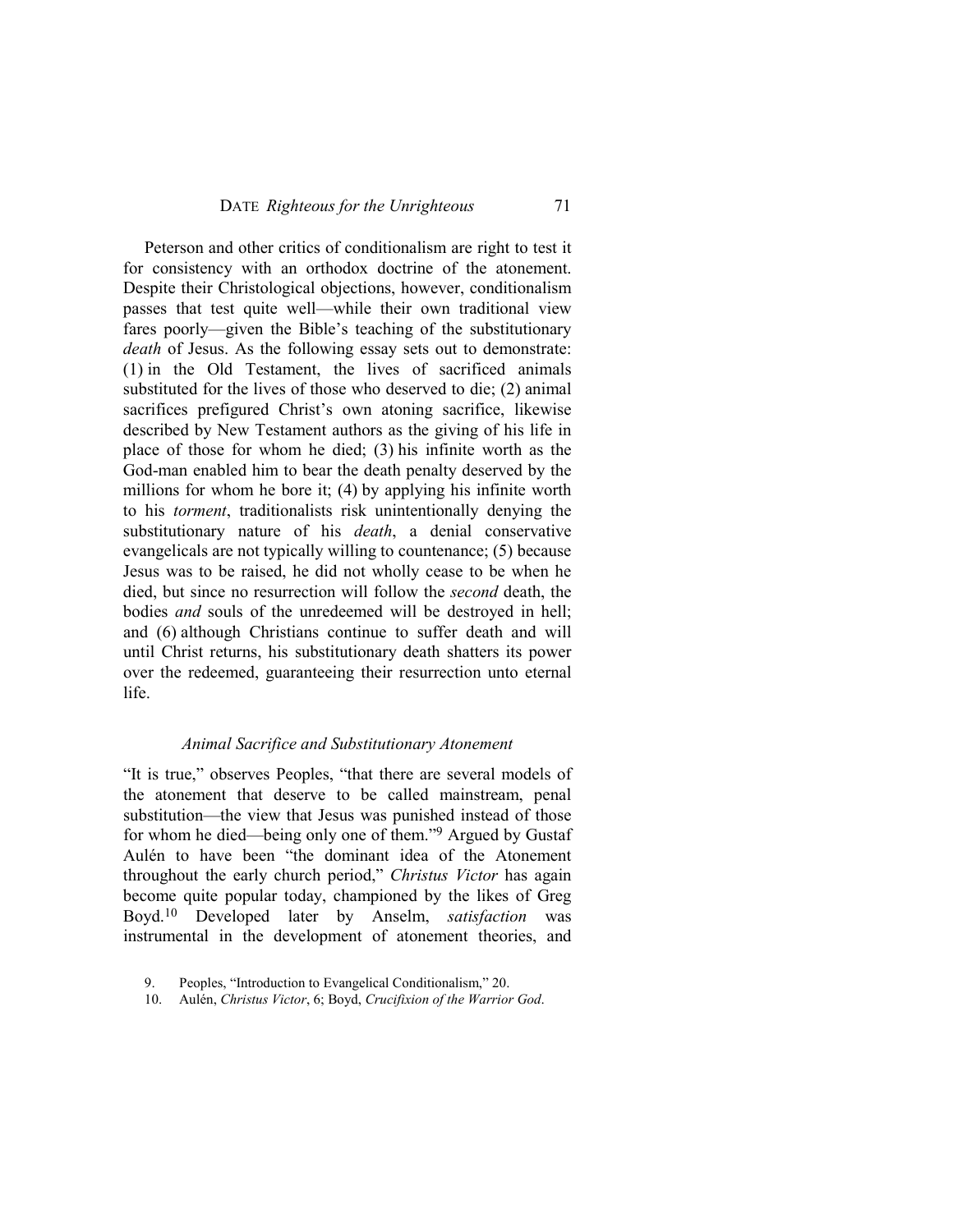remains very influential and controversial a millennium later.<sup>11</sup> However, "All such views," suggests Peoples, "take substitution as an integral part of them":

In ransom theories of the atonement (including the *Christus Victor* view currently enjoying a resurgence), Christ pays his life as a ransom for ours, leaving death and hell with no claim on those saved through Christ. In the satisfaction theory of the Western Catholic tradition, Jesus' sacrifice was accepted by the Father instead of the need for punishment. The common theme in all of this, regardless of the rationale for the atonement (although perhaps especially for the penal substitutionary model), is that Christ, the sinless son of God, is part of an exchange: his life for the lives of others.<sup>12</sup>

Penal or otherwise, this theme of substitution is worked into the fabric of salvation history from the very beginning. After Adam and Eve violate God's lone command not to eat from the tree of the knowledge of good and evil (Gen 2:17), formerly naked and unashamed (v. 25) they now fashion garments from fig leaves to cover themselves (3:7). For reasons unstated, however, these will not do, and the Lord replaces them with garments of animal skins he fashions himself (v. 21). Whatever the inadequacies of their own handiwork, "Adam and Eve," explains Victor Hamilton, "are in need of a salvation that comes from without. God needs to do for them what they are unable to do for themselves."13 Bruce Waltke supposes that the Lord's provision involved "the 'sacrifice' of an animal," for the "killing of an animal necessary to make garments of skin may suggest/imply the image of a sacrifice for sin."14 Kenneth Mathews, while acknowledging that "the text does not specify that animals were slain to provide these coverings," argues that "it is a fair implication and one that likely would be made in the Mosaic community, where animal sacrifice was pervasive."<sup>15</sup> Thus, having warned Adam and Eve that their disobedience

- 11. Holmes, *Wondrous Cross*, 52–54.
- 12. Peoples, "Introduction to Evangelical Conditionalism," 20–21.
- 13. Hamilton, *Genesis*, 207.
- 14. Waltke and Fredricks, *Genesis*, 95.
- 15. Mathews, *Genesis 1–11:26*, 255.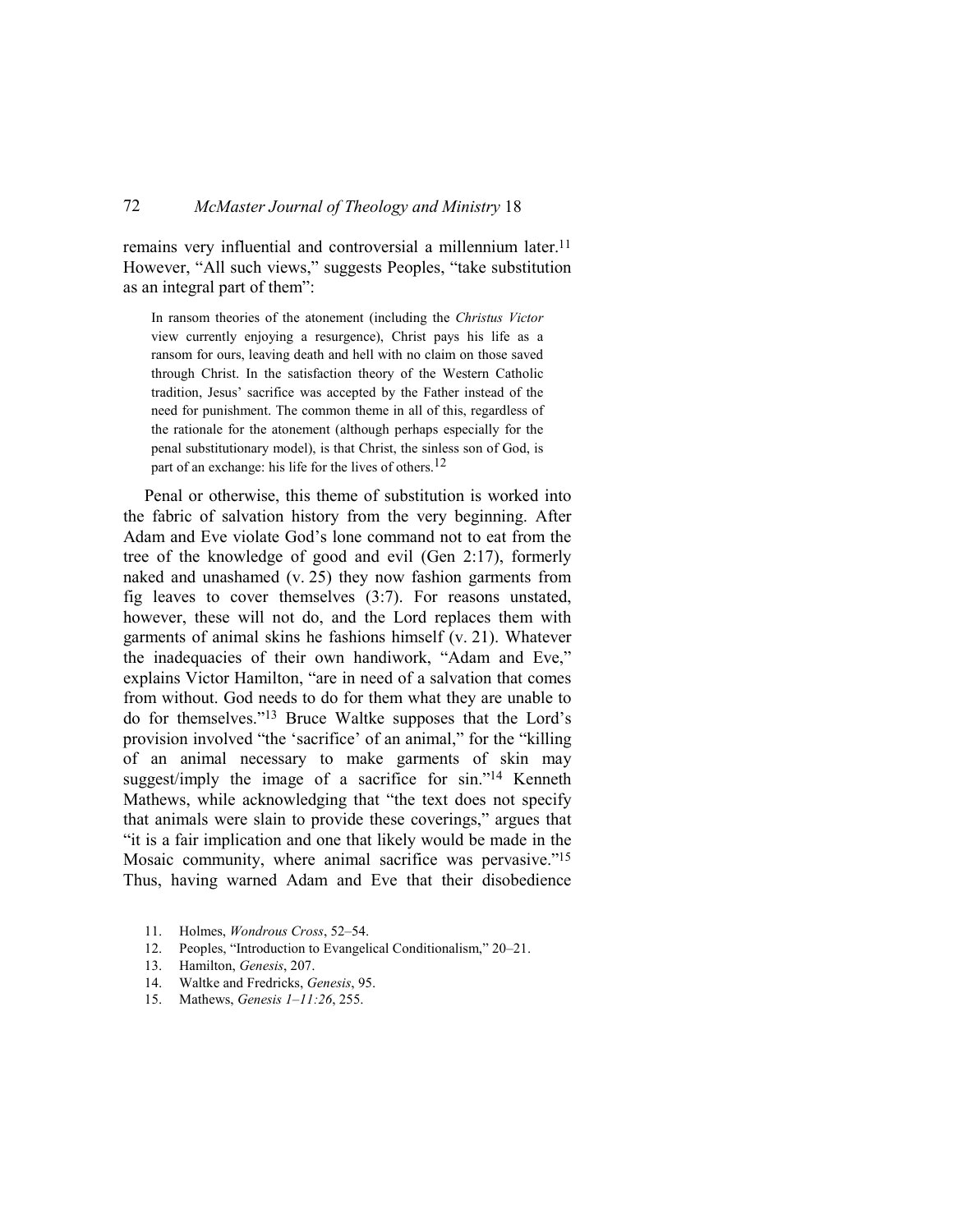would result in death (2:17), God kills an animal (or animals) in their stead, whose death as their substitute provides the means of covering their shame.

Perhaps it is not insignificant that this proto-substitute appears only a few verses after the *protoevangelium*. Regarding Eve's offspring, God promises Satan, "he shall bruise your head, and you shall bruise his heel" (3:15).16 Gordon Wenham observes that "from at least the third century BC Jews, and subsequently Christians, have seen this as a prediction of the Messiah who would be victorious over the powers of evil."<sup>17</sup> The proximity thereto of the garments made from the first substitutionary death prompts John Bunyan to see them as "the meaning of that promise that you read of in verse 15. Namely, that by the means of Jesus Christ, God himself would provide a sufficient clothing for those that accept of his grace by the gospel."<sup>18</sup>

If it is a stretch to see the Messiah and substitution in the opening chapters of Genesis, it is a much greater stretch to deny their appearance elsewhere. Passover commemorates the tenth and last of the plagues by which God compelled Pharaoh to set the Israelites free from Egypt. The Lord commanded every Hebrew family to kill an unblemished lamb and sprinkle its blood on their doorposts (Exod 12:5–7), and then he killed the firstborn son of every household whose doorposts were not so anointed, passing over those homes which were (vv. 12–13). Steve Jeffery, Michael Ovey, and Andrew Sach conclude, "The clear implication is that the firstborn son of the Israelite families would die if this instruction were not followed . . . Thus the lamb becomes a substitute for the firstborn son, dying in his place."<sup>19</sup> This substitutionary death of the Passover lamb ultimately pointed forward to the substitutionary death of the Messiah, Jesus Christ, who when celebrating the Passover with his

17. Wenham, *Exploring the Old Testament*, 23.

19. Jeffery et al., *Pierced for Our Transgressions*, 37.

<sup>16.</sup> Unless otherwise noted, all biblical passages referenced are from the English Standard Version.

<sup>18.</sup> Bunyan, *Works*, 440.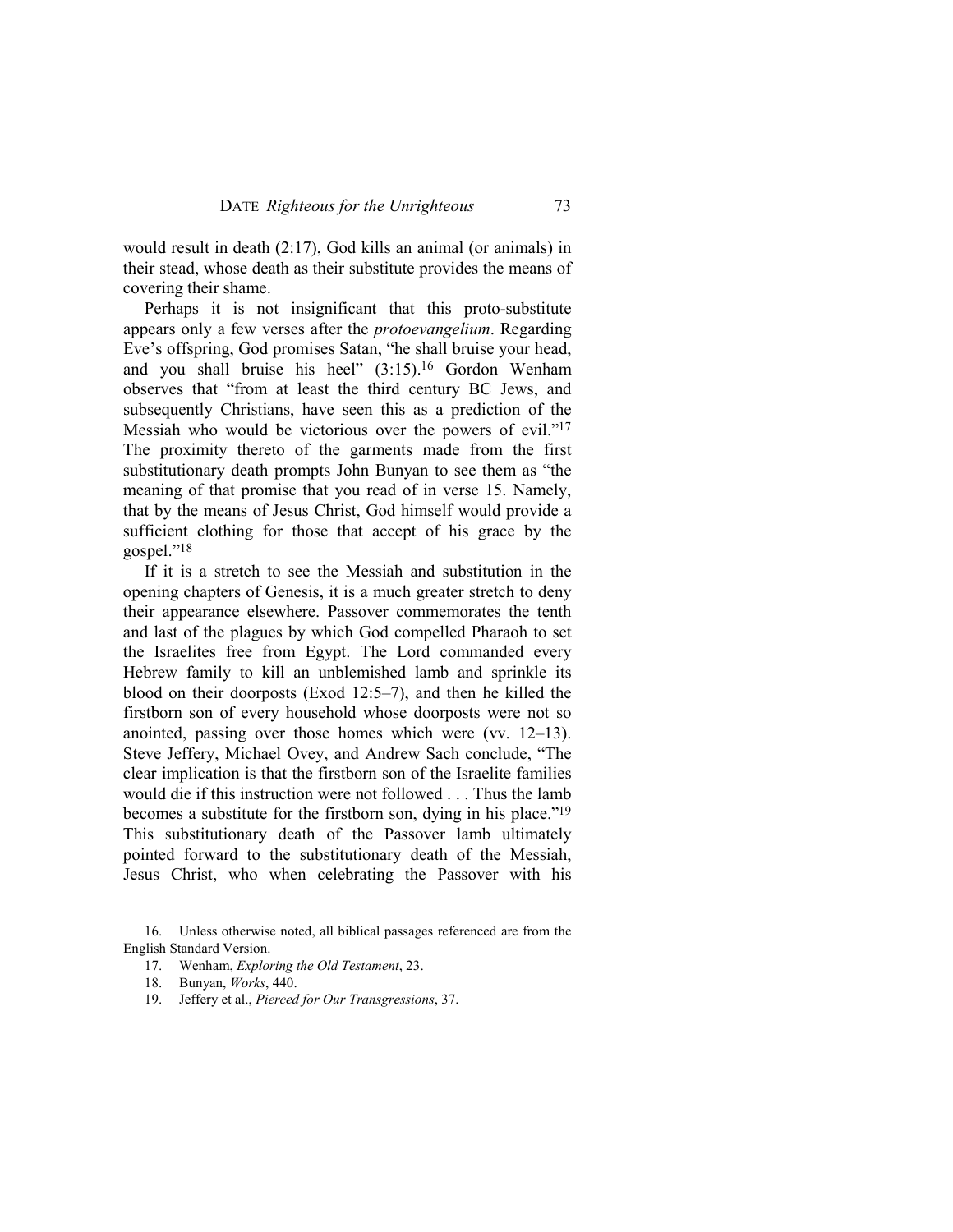disciples called the bread and wine "*my* body" and "*my* blood" (Mark 14:22–24; emphasis added). Were that not enough to make the connection clear, Paul makes it explicit, saying, "Christ, our Passover lamb, has been sacrificed" (1 Cor 5:7). Thus "New Testament writers see Jesus' death as the fulfillment of the Passover: he suffered in the place of his people in order that they might be marked out by his blood and thus spared from God's wrath."<sup>20</sup>

Indeed, the concept of substitution is foundational to the entire Old Testament sacrificial system. God prohibits the consumption of blood because "the life of a creature is in the blood, and I have given it to you to make atonement for yourselves on the altar; it is the blood that makes atonement for one's life" (Lev 17:11 NIV). Stott sees this as the "clearest statement that the blood sacrifices of the Old Testament ritual had a substitutionary significance."<sup>21</sup> As he goes on to explain, "it is only because 'the life of a creature is in the blood' that 'it is the blood that makes atonement for one's life.' One life is forfeit; another life is sacrificed instead. What makes atonement 'on the altar' is the shedding of substitutionary lifeblood."22 Stott's case is even stronger, it seems, if the text is understood to be saying that the substitute's blood makes atonement "by means of the life" (NET; cf. ESV, NRSV). In other words, blood atones because life was taken from that which shed it, in place of the life (or lives) for whom it was shed.

#### *The Substitutionary Death of Jesus Christ*

It is to such substitutionary sacrifices that New Testament authors allude in describing the work of Christ. As I. Howard Marshall observes,

Sacrificial language is widespread in the New Testament. It is present in the Gospel of John with its understanding of the Lamb of God bearing the sins of the world (John 1:29, cf. 1 John 3:5). First John

20. Ibid., 42.

21. Stott, *The Cross of Christ*, 137.

22. Ibid., 138.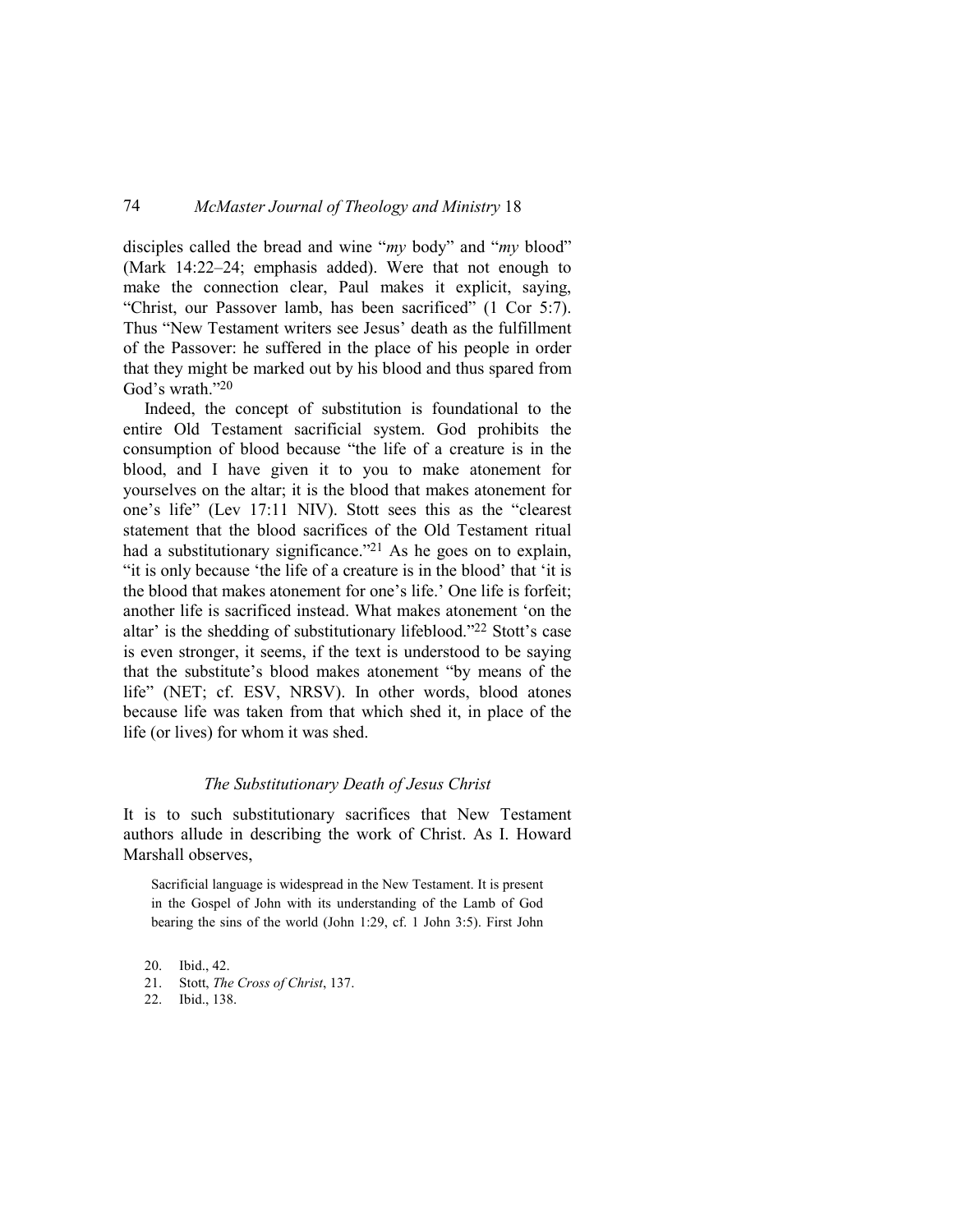uses the language of atoning sacrifice (1 John 2:2; 4:10) and of fellowship with God (i.e., the result of reconciliation). Hebrews develops at full length the concepts of Christ as the sacrifice on the Day of Atonement and as the high priest who puts us in a right relationship with God. $23$ 

It is therefore no surprise that Jesus, as the typological fulfillment of animal sacrifices in the Old Testament, is so consistently said to have died in the place of sinners. He himself says he came "to give his life as a ransom for [ἀντί] sinners" (Matt 20:28; cf. Mark 10:45). The preposition  $\dot{\alpha}v\tau$  is here "a marker of a participant who is benefited by an event, usually with the implication of some type of exchange or substitution involved."24 Morris observes that this latter sense of "in the place of" or "instead of" is the preposition's most common meaning, and that it is not here used in a way that would warrant a less common meaning.25 After surveying the evidence, Daniel Wallace concludes that it "appears to be overwhelmingly in favor of viewing ἀντί in Matt 20:28/Mark 10:45 as meaning *in the place of* and very possibly with the secondary meaning of *in exchange for*."<sup>26</sup>

In 1 Tim 2:6, Paul combines ἀντί with the noun translated "ransom," and uses a different preposition to communicate the idea of substitution: ὑπέρ. He writes, Jesus "gave himself as a ransom [ἀντίλυτρον] for [ὑπέρ] all." Paul also uses ὑπέρ in 2 Cor 5:14, saying Christ "has died for [ὑπέρ] all." John records Caiaphas prophesying "that Jesus would die for [ὑπέρ] the nation, and not for [ύπέρ] the nation only, but also to gather into one the children of God who are scattered abroad" (John 11:50– 52). Wallace traces how the preposition ὑπέρ increasingly overlapped with ἀντί as it evolved from classical Greek to Koine, and examines its use in the New Testament.27 He concludes, "although it is possible that substitution is not the sense of  $\phi \pi \epsilon \rho$ 

- 23. Marshall, *Aspects of the Atonement*, 39–40.
- 24. Louw and Nida, *Greek-English Lexicon*, 1:802.
- 25. Morris, *Apostolic Preaching*, 35.
- 26. Wallace, *Greek Grammar*, 367; italics in original.
- 27. Ibid., 384–88.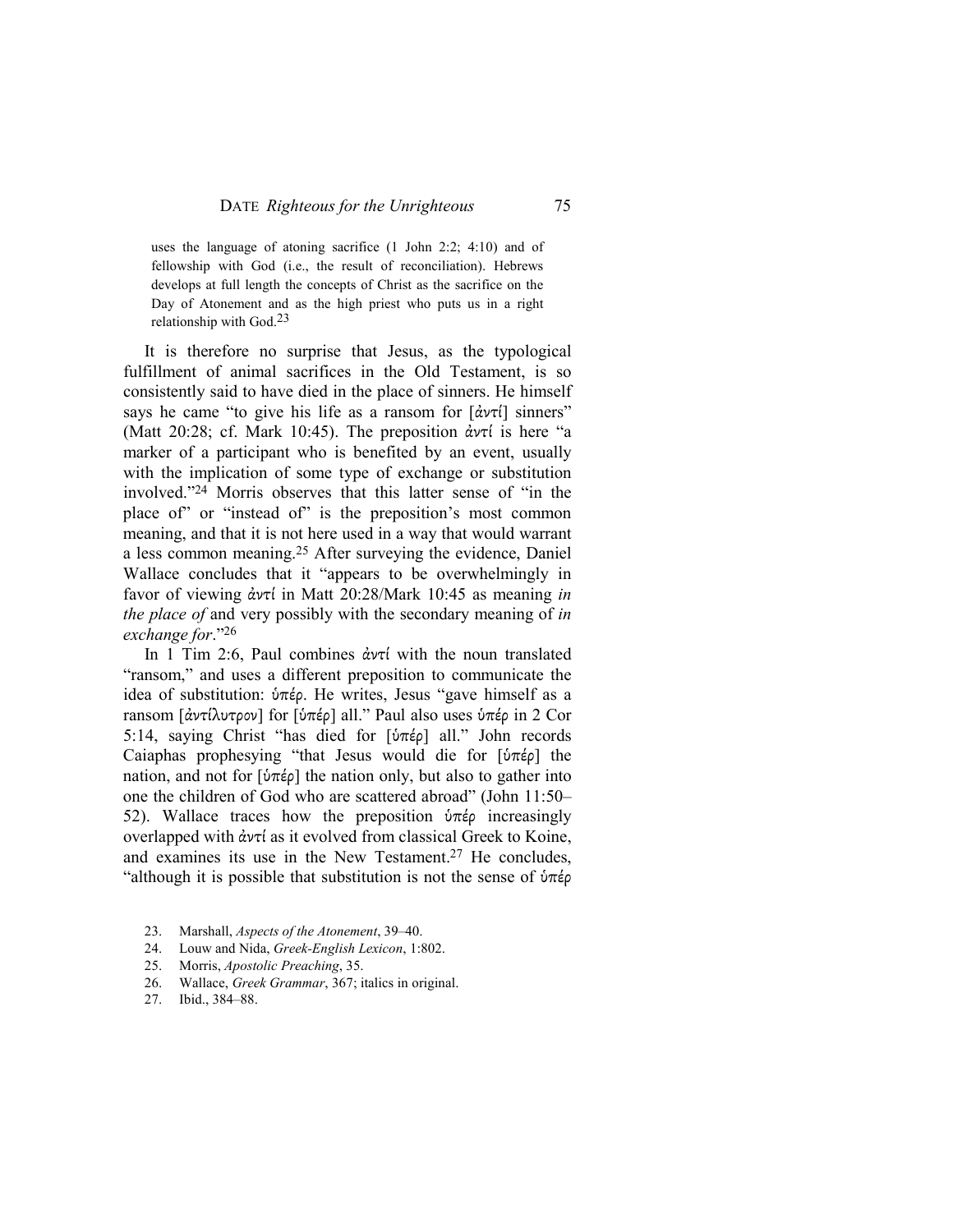in *some* of the soteriologically significant texts, because this *must* be the sense in many such texts, the burden of proof falls on those who would deny such a sense in the others."<sup>28</sup>

The New Testament frequently emphasizes the substitutionary nature of Jesus' death. Hinting at it beforehand, Jesus says, "I am the good shepherd. The good shepherd lays down his life for [ὑπέρ] the sheep" (John 10:11). "Greater love has no one than this," Jesus says later, "that someone lay down his life for [ὑπέρ] his friends" (15:13). Paul tells the Romans that "while we were still sinners, Christ died for [ὑπέρ] us" (Rom 5:8). To the Thessalonians Paul says we are destined "to obtain salvation through our Lord Jesus Christ, who died for [ὑπέρ] us" (1 Thess 5:9–10). The author of Hebrews says Jesus was "crowned with glory and honor because of the suffering of death, so that by the grace of God he might taste death for [ὑπέρ] everyone" (Heb 2:9).

It should go without saying that in such texts death does not mean "separated forever from the presence of God, and cut off from his benevolence, his providential care, and his grace," as the death awaiting those sentenced to hell is sometimes alleged to mean by defenders of eternal torment.29 Biblical references to Jesus' death speak of death as ordinarily understood: the privation of embodied or psychosomatic life. Paul says that "Christ died for  $[\hat{v}\pi \hat{\epsilon}\rho]$  our sins according to the scriptures, and that he was buried, and that he was raised on the third day" (1 Cor 15:3–4), the language of burial and resurrection unmistakably indicating that the bodily death of Jesus is in view. Peter is more explicit, writing, "Christ also suffered once for sins, the righteous for  $[\hat{v}\pi \hat{\epsilon} \rho]$  the unrighteous, that he might bring us to God, being put to death *in the flesh*" (1 Pet 3:18; emphasis added). The author of Hebrews says that "we have been sanctified through the offering of the *body* of Jesus Christ once for all" (Heb 10:10; emphasis added).

Of course, among conservative evangelicals this is not at all controversial, even among defenders of eternal torment. John

29. Boa and Bowman Jr., *Sense & Nonsense*, 107.

<sup>28.</sup> Ibid., 388; emphasis added.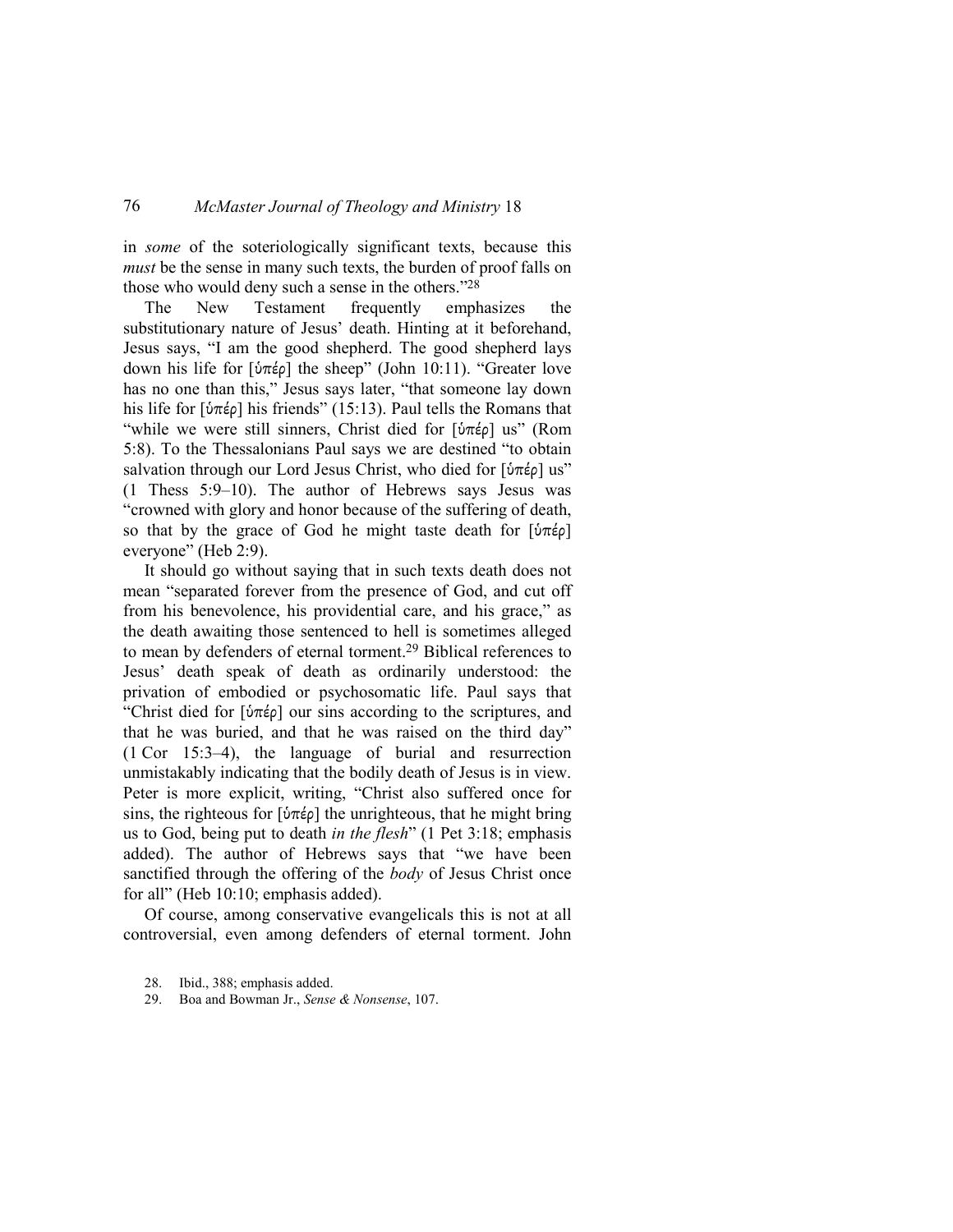Walvoord, for example, writes that "Christ died as a Substitute for sinners on the cross accomplishing salvation for those who put their trust in Him . . . in keeping with the general idea of sacrifices in the Old Testament."<sup>30</sup> Morris explains that "all that the ancient sacrifices foreshadowed was perfectly fulfilled in the sacrifice of Christ," and that "his death was a death for others . . . it is his life instead of theirs."31 Peterson agrees, saying, "as the culmination of all of the Old Testament sacrifices, [Jesus's death] is an atoning death that brings forgiveness to everyone who believes."<sup>32</sup> Elsewhere Peterson writes, "Scripture presents Christ in his death as making a substitutionary atonement for his people," meaning "he died in their place and bore the punishment that they deserved."33 Millard Erickson insists that "Christ's atoning death must also be seen against the background of the Old Testament sacrificial system," explaining that "the legal portions of the Old Testament typify with considerable clarity the sacrificial and substitutionary character of Christ's death."34 By substitutionary, Erickson means not only "that Christ died for our sake or on our behalf," but that he died "in our place."35

### *The Infinite Worth of the God-Man*

It seems eminently reasonable, then, that the consequences of sin, borne by Jesus on the cross as a substitute in the place of sinners, is the sort of death he suffered. Yet that sort of death the privation of embodied or psychosomatic life—is the very sort that the finally impenitent in hell will *never* undergo, according to traditionalists. Often this inconsistency can be chalked up to a move in the wrong direction in their systematic theology, from eschatology to Christology instead of the other way around.

- 30. Walvoord, *Jesus Christ Our Lord*, 157.
- 31. Morris, *Gospel According to John*, 130, 504.
- 32. Peterson, *Salvation Accomplished*, 75.
- 33. Fudge and Peterson, *Two Views of Hell*, 175.
- 34. Erickson, *Christian Theology*, 735–36.
- 35. Ibid., 742.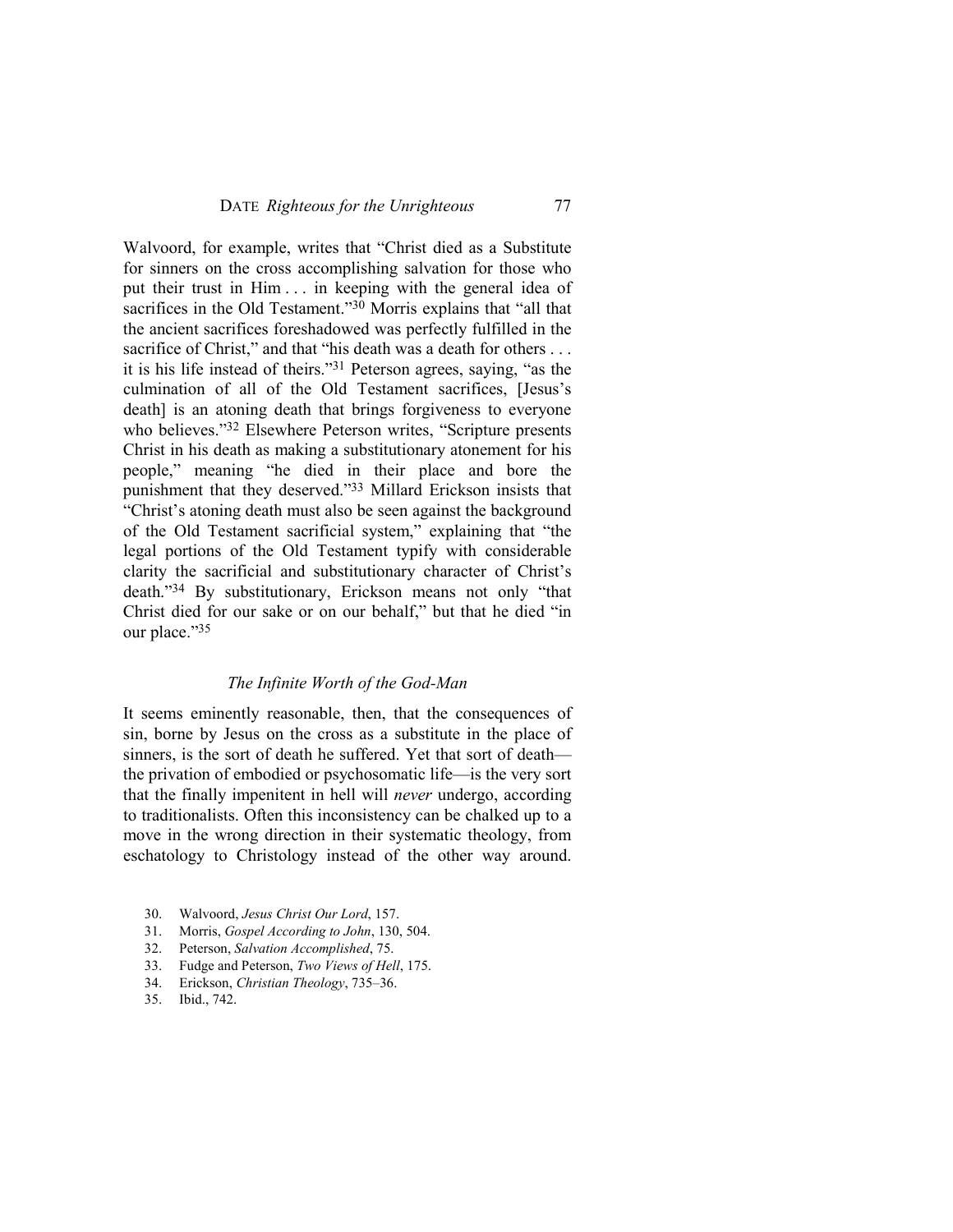Consequently, they end up affirming that what Jesus bore in place of sinners was in fact pain, not death, and appealing to his infinite worth as the God-man to explain how the few hours he suffered could substitute for the eternity of suffering awaiting the damned.

Peterson, for example, begins his Christological critique of conditionalism by observing that the traditional understanding of hell includes "separation from God (*poena damni*, the punishment of the damned) and the positive infliction of torments in body and soul (*poena sensus*, the punishment of sense)." So likewise, he argues, "the Son of God suffered the pains of hell: separation from God and the positive infliction of torments in body and soul."36 Peterson then *ostensibly* affirms the substitutionary death of Jesus, saying, "he died in their place and bore the punishment that [his people] deserved." But in the next two sentences, Peterson reveals what he *means* by death: "This does not mean, however, that he literally endured neverending punishment. If he had, *he would be on the cross forever* and wouldn't be able to save anyone."37 Thus the punishment Jesus bore as a substitute, according to Peterson, is the pain he endured on the cross, not the privation of his life.

How, then, could Jesus save sinners as their substitute by suffering pain for a few hours, if the fate purportedly awaiting them in hell is an eternity of pain? Peterson answers, "because of the infinite dignity of Christ's person, his sufferings, though finite in duration, were of infinite weight on the scales of divine justice . . . As God incarnate, Jesus was capable of suffering in six hours on the cross what we can suffer only over an infinite period of time."38 Wayne Grudem similarly explains, "if we had to pay the penalty for our own sins, we would have to suffer eternally in separation from God. However, Jesus did not suffer eternally . . . by virtue of the union of divine and human natures in himself, Jesus was able to bear all the wrath of God against sin

<sup>36.</sup> Fudge and Peterson, *Two Views of Hell*, 174–75; italics in original.

<sup>37.</sup> Ibid., 175; emphasis added.

<sup>38.</sup> Ibid.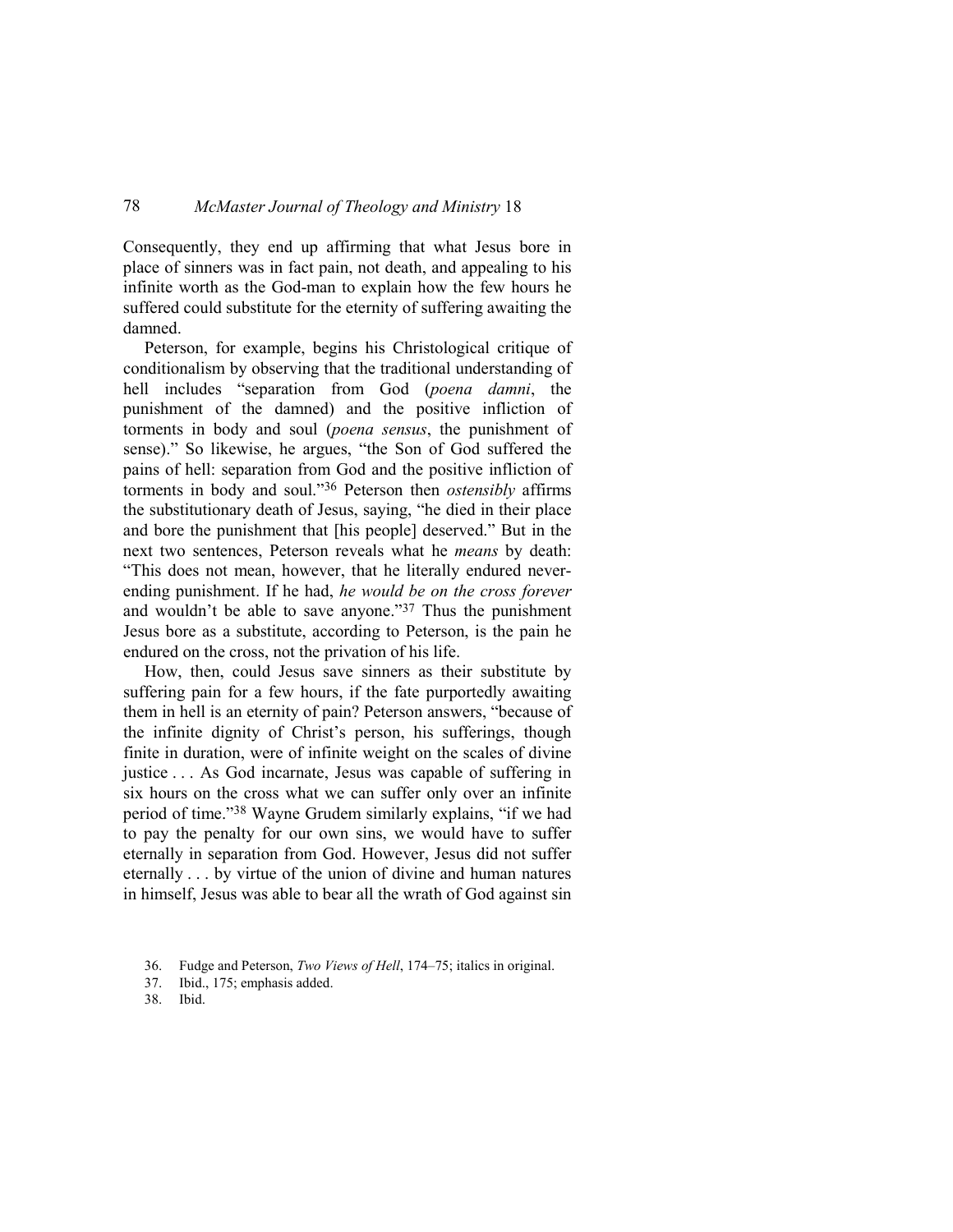and bear it to the end."39 Larry Dixon likewise writes, "The Cross is God's infinite response to man's sin. Christ exhausts the punishment due to sinners because He Himself was the infinite and eternal God. Christ did not die for our potential nonexistence, but for our eternal bearing of the wrath of God in a place separated from him."40 Robert Morey observes that penal substitutionary atonement implies "the nature of Christ's vicarious punishment will be a good indication of the nature of divine punishment of rebel sinners," and he says that punishment consisted of separation from God, conscious suffering, and death.41 But to explain the finite duration of Jesus' suffering, he appeals to "Christ's divine nature, which is eternal, and the infinite value of Christ's sacrifice," and says his punishment "was suffering as a result of moral alienation from God. *This* is the ultimate fate awaiting rebel sinners."<sup>42</sup>

Yet as has been demonstrated, the consistent *biblical* testimony is that as a substitute, Jesus died. Even texts which speak of his agony discuss it in the context of his atoning death. On the cross he cries out, "My God, my God, why have you forsaken me?" (Matt 27:46; Mark 15:34), but the psalm he quotes goes on to say, "you lay me in the dust of death" (Ps 22:15). Isaiah's suffering servant "was pierced for our transgressions" and "with his wounds we are healed" (Isa 53:5), but also "he was cut off out of the land of the living" and "he poured out his soul to death" (vv. 8, 12). Christ "learned obedience through what he suffered" (Heb 5:8), but his obedience was "to the point of death, even death on a cross" (Phil 2:8). He "suffered" for Peter's readers (1 Pet 2:21, 23), but he did so "being put to death in the flesh" (3:18). It was written that he "should suffer," yes, "*and* on the third day rise from the dead" (Luke 24:46; emphasis added).

The infinite worth of the God-man, then, did not enable him to suffer in a few hours the eternity of pain awaiting the

- 39. Grudem, *Systematic Theology*, 577–78.
- 40. Dixon, *Other Side of the Good News*, 217.
- 41. Morey, *Death and the Afterlife*, 102.
- 42. Ibid., 103; emphasis added.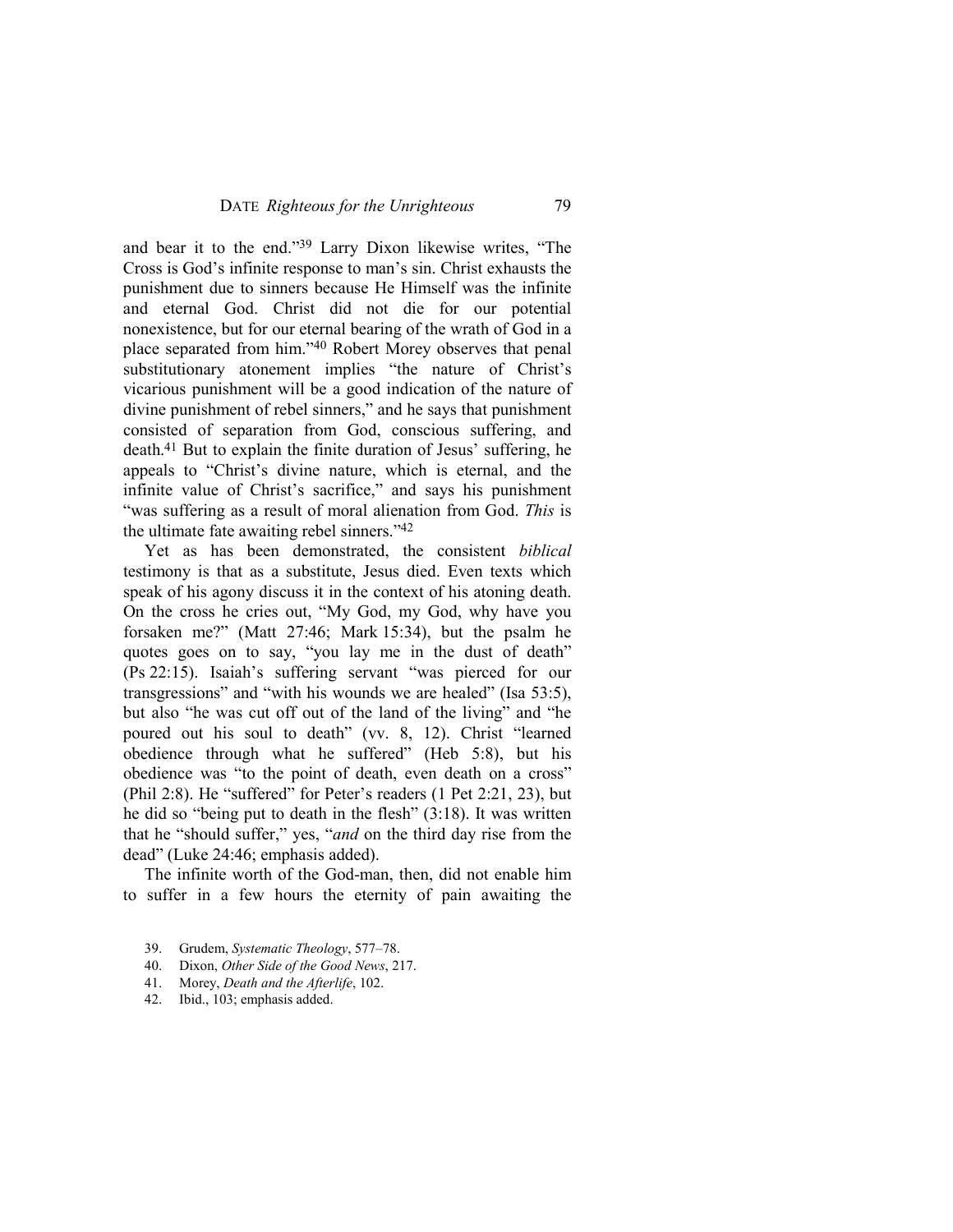otherwise damned. Rather, it enabled him to atone for their sins by dying in their stead. Because "all have sinned and fall short of the glory of God" (Rom 3:23), human beings are incapable of redeeming themselves. Yet only a human being could justly stand in their place. What was therefore required was the substitutionary death of a perfect and sinless human being, one who must therefore also be God since "no one is good except God alone" (Mark 10:18; Luke 18:19). Thus, Paul writes, "for our sake [God] made him to be sin who knew no sin, so that in him we might become the righteousness of God" (2 Cor 5:21). As the author of Hebrews puts it, "since therefore the children share in flesh and blood, he himself likewise partook of the same things, that through death he might . . . deliver all those who through fear of death were subject to lifelong slavery" (2:14–15) as a high priest "who in every respect has been tempted as we are, yet without sin" (4:15). And as Erickson explains, whereas "the death of an ordinary human could scarcely have sufficient value to cover his or her own sins, let alone those of the whole race," because Jesus is the God-man his death "is of infinite worth" and "can atone for the sins of all of humankind."<sup>43</sup>

### *The Christological Danger of Eternal Torment*

Meanwhile, whereas traditionalists charge conditionalism with being Christologically problematic, it seems the *real* danger to orthodox Christology lies in their own tendency to locate the substitutionary work of Christ in his suffering. In support of the idea that the union of Jesus' divine and human natures rendered him uniquely capable of enduring God's infinite wrath, Grudem writes, "When Jesus knew that he had paid the full penalty for our sin, he said, '*It is finished'* (John 19:30)."44 Grudem's use of the perfect-tense "had paid" makes explicit what logically follows from treating Christ's pain as that in which his substitutionary work consists: On the cross Jesus completely bore the punishment of hell—separation from God and infliction

44. Grudem, *Systematic Theology*, 578; italics in original.

<sup>43.</sup> Erickson, *Christian Theology*, 735.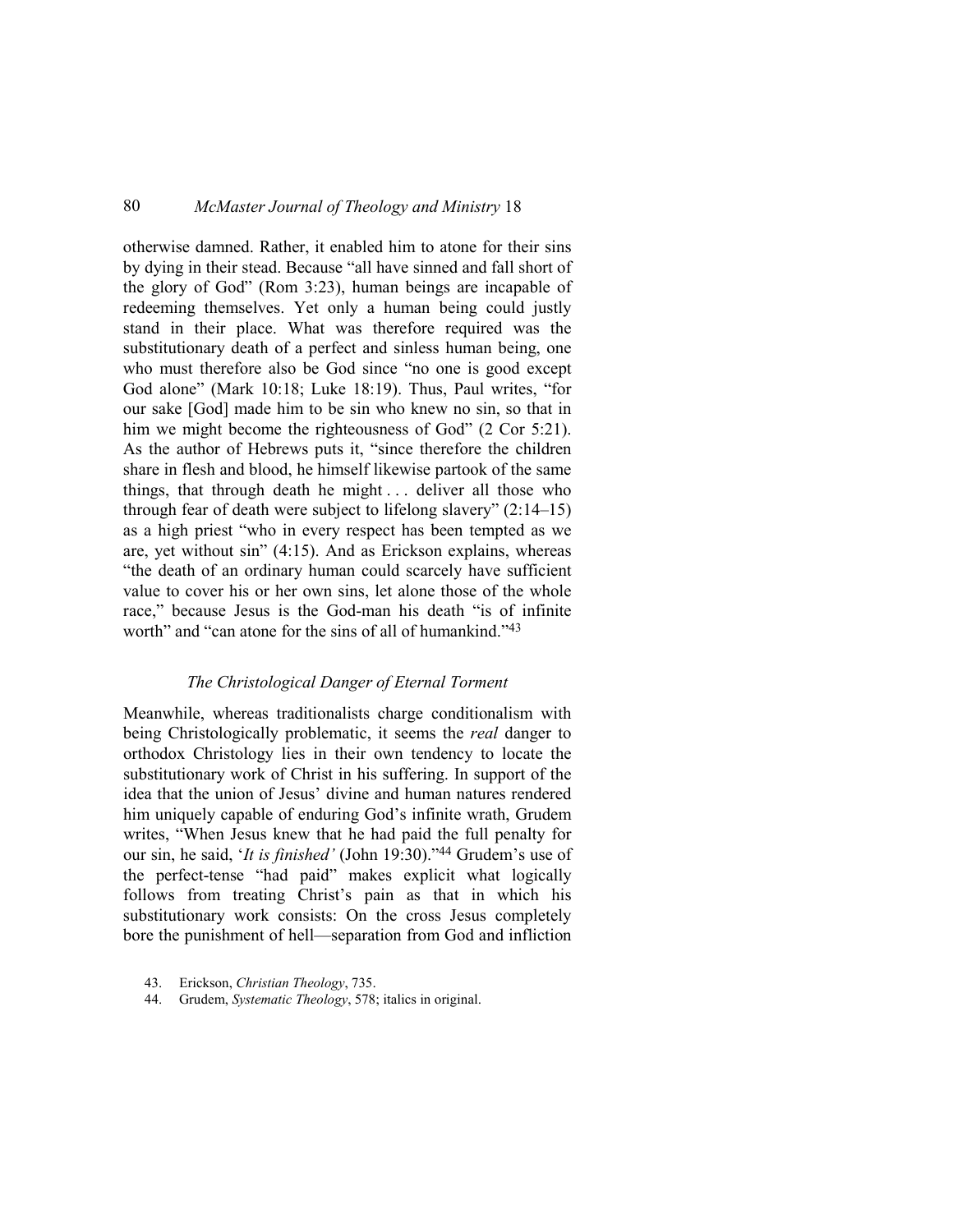of suffering—and only *then* did he die. But if the finite duration of his suffering is the substitutionary equivalent to the eternity of suffering awaiting the risen, undying wicked, why did he go on to die? If "he had paid the full penalty for our sin," as Grudem says, what penalty was left to pay with his death?

The doctrine of eternal torment thus risks rendering Jesus' death irrelevant, unnecessary, and arbitrary. One can hardly imagine a more egregious heresy; to Paul, the substitutionary death of Christ is paramount in importance and definitional of the gospel itself (1 Cor 15:1–3), and one who preaches another gospel—such as one denying the substitutionary death of Jesus—should be accursed (Gal 1:6–9). Conservative evangelicals are ordinarily adamant that it is heresy to deny the substitutionary death of Christ. Bruce Ware, for example, insists that "open theism is an unacceptable and nonviable view for Christians who desire to remain biblically faithful."45 Among his reasons is that in open theism, "no *actual* substitution can be made, for God cannot know, when Christ hangs on the cross, any *actual* person who will yet be conceived. His death must be seen as a substitution in general, not a specific substitution for sinners who deserved the judgment he received on their behalf."<sup>46</sup> John Piper includes belief in the "substitutionary dimension of the death of Christ" in his small list of salvation prerequisites.47 J. I. Packer and Gary Parrett insist that "Christ's atoning death" features at the center of the gospel, and that while there "are many aspects of this glorious atonement," nevertheless "the other aspects of the atonement disappear if at its heart it is not a *substitutionary* atonement."<sup>48</sup>

But if it was not until Jesus died that his substitutionary, atoning work was complete, why did he say, "it is finished," just *prior* to dying (John 19:30)? The answer lies in "the idea of prolepsis or anticipation," illustrated by the famous phrase "dead man walking," in which "the man walking is not yet dead but the

- 45. Ware, "The Gospel of Christ," 310.
- 46. Ibid., 333; emphasis in original.
- 47. Piper, "What Must Someone Believe."
- 48. Packer and Parrett, *Grounded in the Gospel*, 98; italics in original.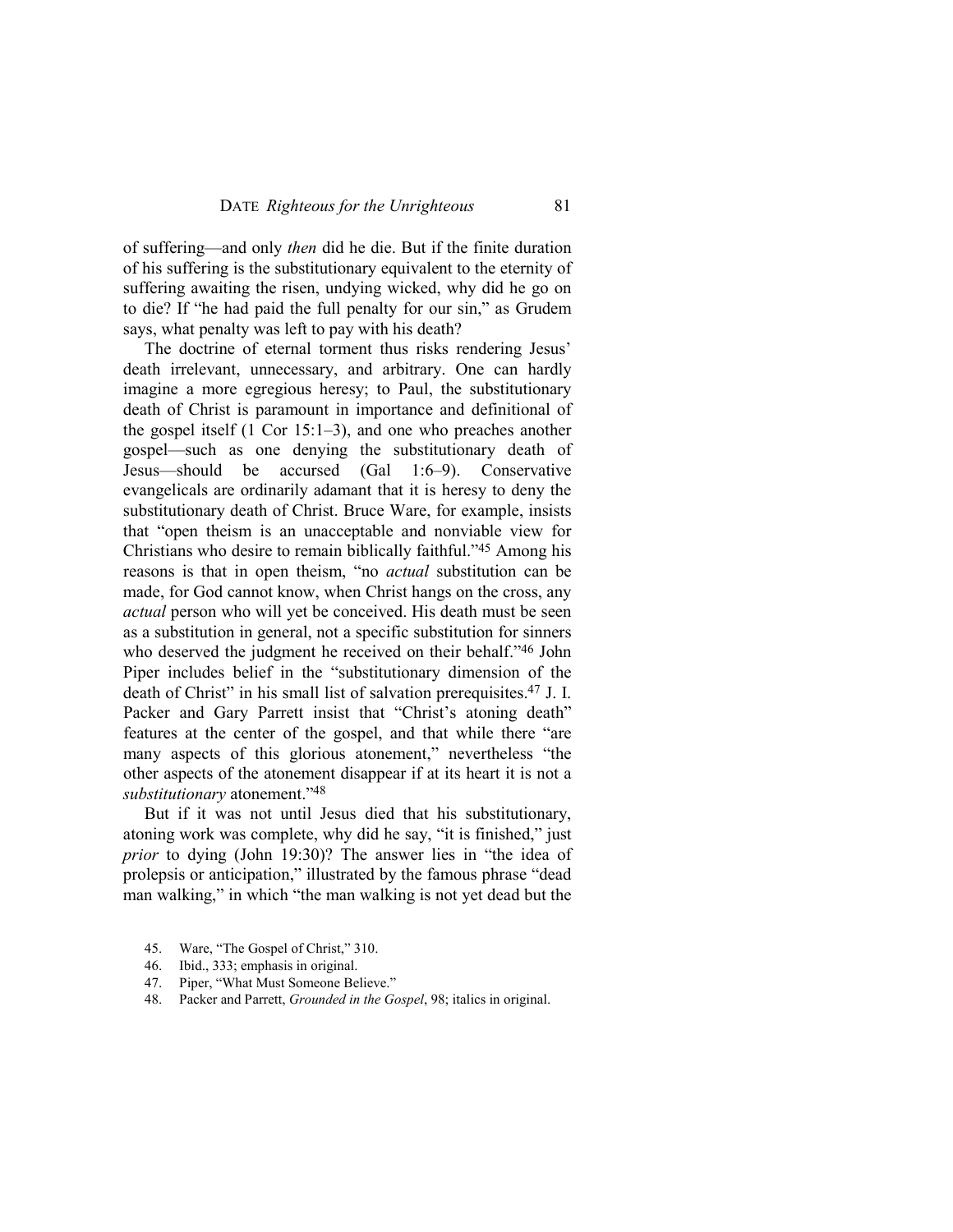reality of his death is very much present."49 E. W. Bullinger refers to biblical figures of speech as prolepsis or anticipation "when we anticipate what is going to be done, and speak of future things as present."50 Accordingly, as explained by John Gill, Jesus said "it is finished" because all those things he was given to do—"that he should be incarnate, be exposed to shame and reproach, and suffer much, and die; the whole work his father gave him to do"—all these things "were now done, *or as good as done*."51 And after Jesus drew his final breath, and his heart stopped beating, this work that was "as good as done" moments before was, in fact, done.

#### *The Continued Existence and Resurrection of Jesus*

The substitutionary death of Jesus thus suggests that the finally impenitent must ultimately die, rather than live forever in hell, either because Christ did not die in their place as their substitute (as per the Reformed doctrine of particular redemption), or because they refuse to accept his substitutionary but provisional death on their behalf (as per a particularist take on universal atonement). Conditionalism, however, further entails belief that in hell, after being temporarily raised back to embodied life in resurrection, both the bodies *and* the souls of the wicked will be destroyed (Matt 10:28), and that therefore they will cease to exist altogether.52 Must conditionalists not also therefore affirm the destruction of Jesus' soul when *he* died, and the cessation of *his* existence until his resurrection? And does conditionalism not therefore necessarily entail that for the three days in which Jesus' body lay in the tomb, either he temporarily lacked a human nature, or the Trinity was temporarily rendered a binity?

No, the final annihilation of the lost does not require that Jesus' substitutionary death include the destruction of his soul and the cessation of his existence. Mathews explains that "the

- 49. Mostert, "Radical Eschatology," 403.
- 50. Bullinger, *Figures of Speech*, 914.
- 51. Gill, *An Exposition of the New Testament*, 2:117; emphasis added.
- 52. This explains why the view is also known as *annihilationism*.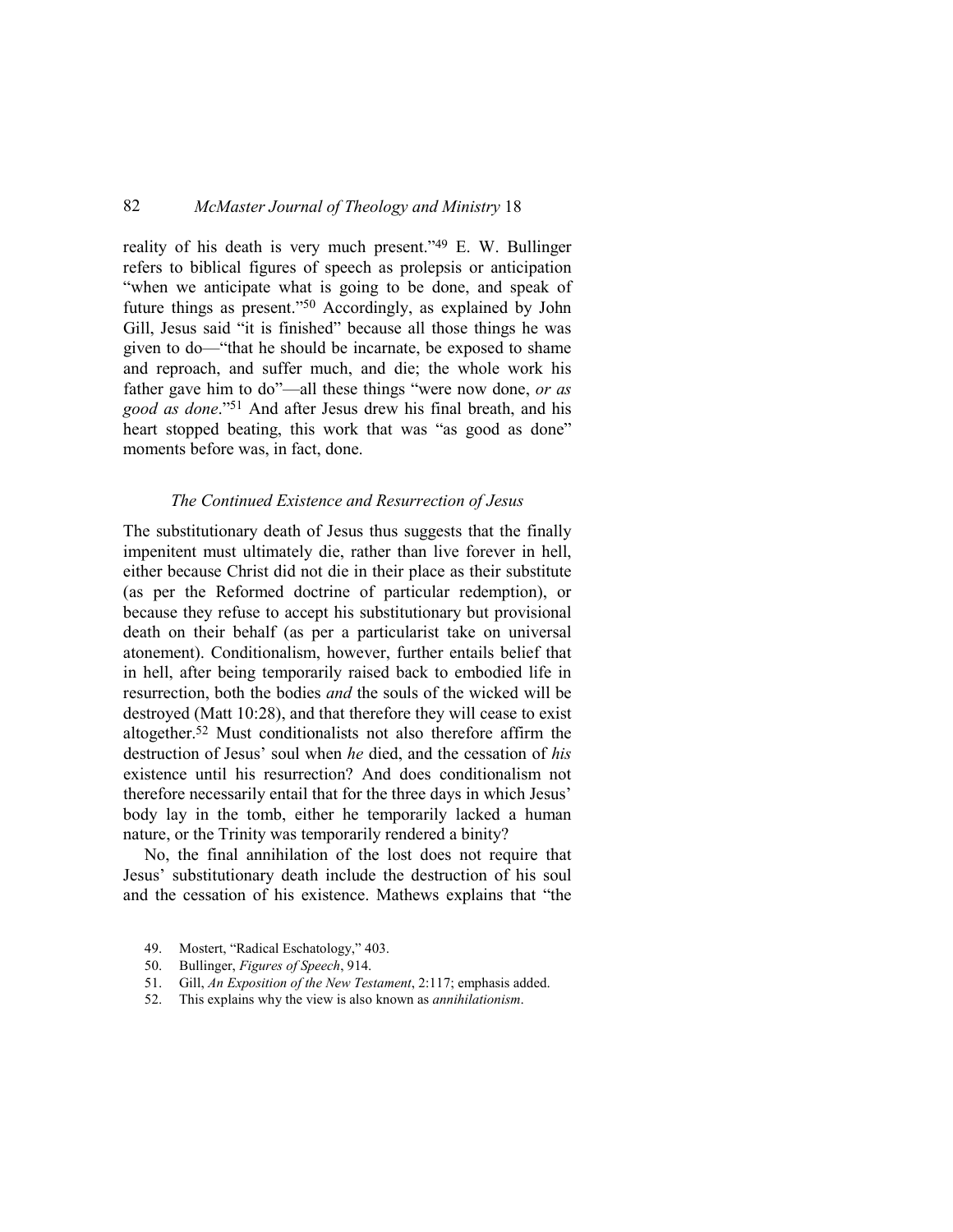Old Testament emphasizes the individual person as a unified whole."<sup>53</sup> Often called "holistic dualism," this view is not limited to the Old Testament. Stephen Travis says it is "characteristic of Paul," who sees the human person "as essentially a psychosomatic unity."54 After "the Lord God formed the man of dust from the ground," it was not until he "breathed into [the man's] nostrils the breath of life" that he "became a *living creature*" (Gen 2:7; emphasis added). Whereas the KJV renders the verse's final words "living soul," Mathews observes that here "'breath,' not 'soul,' comes closest to the idea of a transcendent life force in man. Therefore the breath of God energized the dormant body, which became a 'living person.'"<sup>55</sup> Assuming, therefore, an anthropological dualism in which human souls exist and remain conscious after death, humans are alive only if they are embodied and their bodies continue to breathe.

Conditionalists see death—whether temporal or eternal—as the privation of this psychosomatic life. Thus death, "the wages of sin" (Rom 6:23), consists in being deprived of life formerly enjoyed as a psychosomatic unity, in whatever way that lack is consciously experienced—if it is experienced at all. A conditionalist might therefore affirm the disembodied conscious existence of Jesus after his death and yet deny that the impenitent will persist consciously after their final deaths (Matt 10:28). But whether or not human beings have a substantive soul which is capable of existing apart from the body in an intermediate state, the punishment will have been the same: the privation of life. Jesus truly stood in the place of those for whom he died, giving up his psychosomatic life as a genuine substitute for theirs.

If, however, Jesus consciously experienced the privation of his life in a disembodied subsistence for three days, and if the finally impenitent will instead be annihilated, why the disparity in experience? Moreover, whatever Christ's experience while

- 53. Mathews, *Genesis 1–11:26*, 197.
- 54. Travis "Psychology," 984–85.
- 55. Mathews, *Genesis 1–11:26*, 197.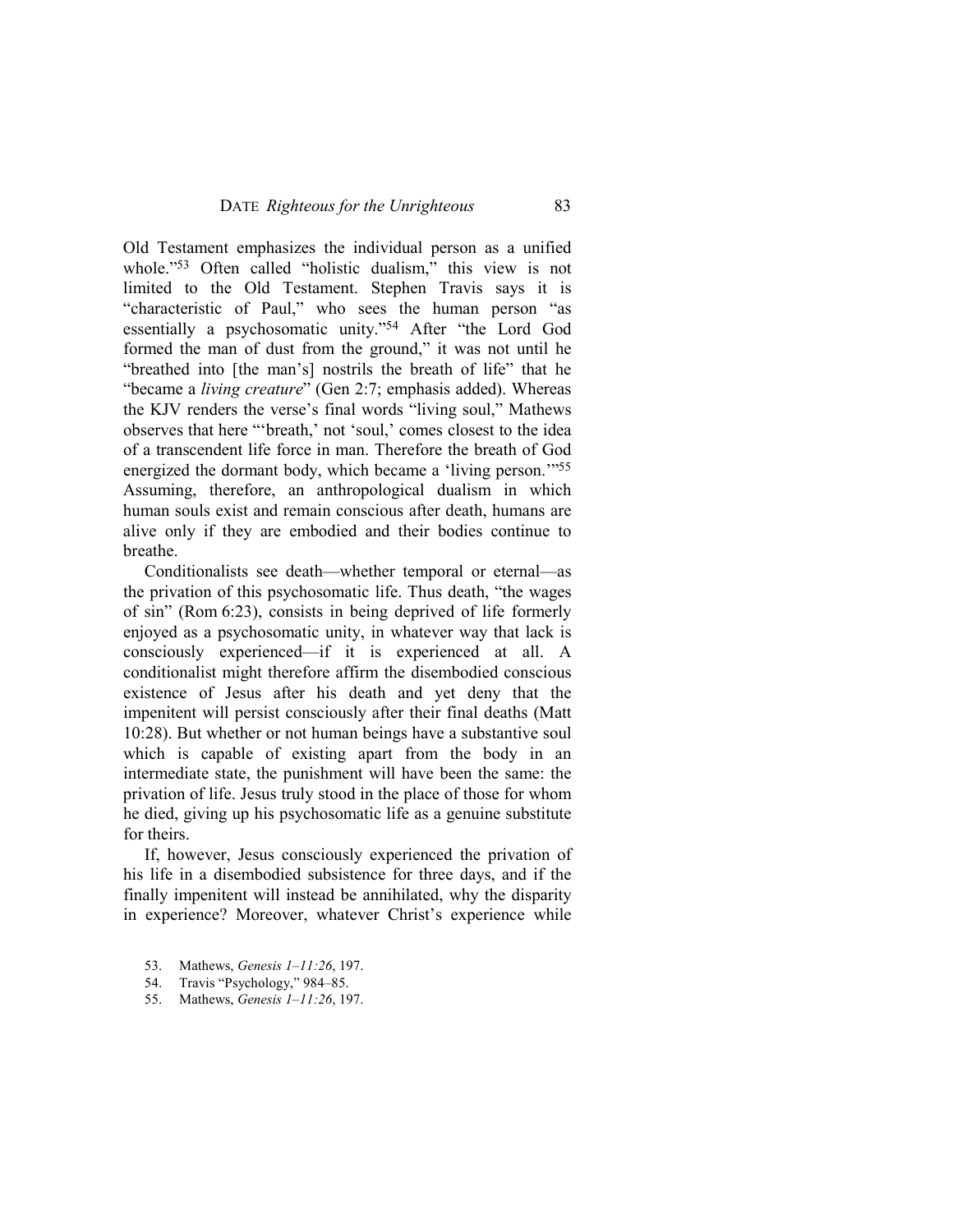dead, why the disparity in duration between his temporal death and the everlasting death of the annihilated lost? Perhaps Jesus, having borne death as the consequences of sin, was raised because, unlike them, he lived a perfect, sinless life. He did not deserve the privation he suffered, and so it was reversed, whereas the finally impenitent will deserve their privation, and so it will never be undone. And because the privation of Christ's life would be reversed, his soul subsisted consciously beyond death so as to be later reunited with his body in resurrection. But after the impenitent are raised once from the dead to face God's public judgment, and after they justly die the 'second death' (Rev 20:6; 21:8), there will not be a second resurrection, and so their souls are destroyed. Only those who died "in Christ" are raised "with Christ," never to die again.

Philosophers have often insisted that genuine resurrection is not possible if human beings lack immaterial souls that subsist beyond death. If they do not, then there is a gap between death and resurrection during which nothing exists to preserve personal identity, or so the argument goes. The ostensibly resurrected person may be identical to the one who died in every respect, but so too would a hundred exact copies created by an omnipotent mad scientist. Garrett DeWeese explains that such hypothetical copies of himself, created after his death, "would have, at the moment of their assembly, the same memories, beliefs, desires, fears, hopes and so forth as I had at the moment of my demise," and "if identity is grounded in psychology, all would have equal claim to be 'me.'"56 If resurrection is truly possible, then personal identity must be grounded in something that subsists beyond death to be reunited later with the resurrected body: the soul.

Jesus' soul may thus have subsisted consciously beyond death so as to preserve his personal identity until his resurrection, in which case those of all human beings will do likewise until reunited with their risen bodies for judgment. As Paul says to the governor at Caesarea, "there will be a resurrection of both the just and the unjust" (Acts 24:15)—only the former raised unto

#### 56. DeWeese, *Doing Philosophy*, 256.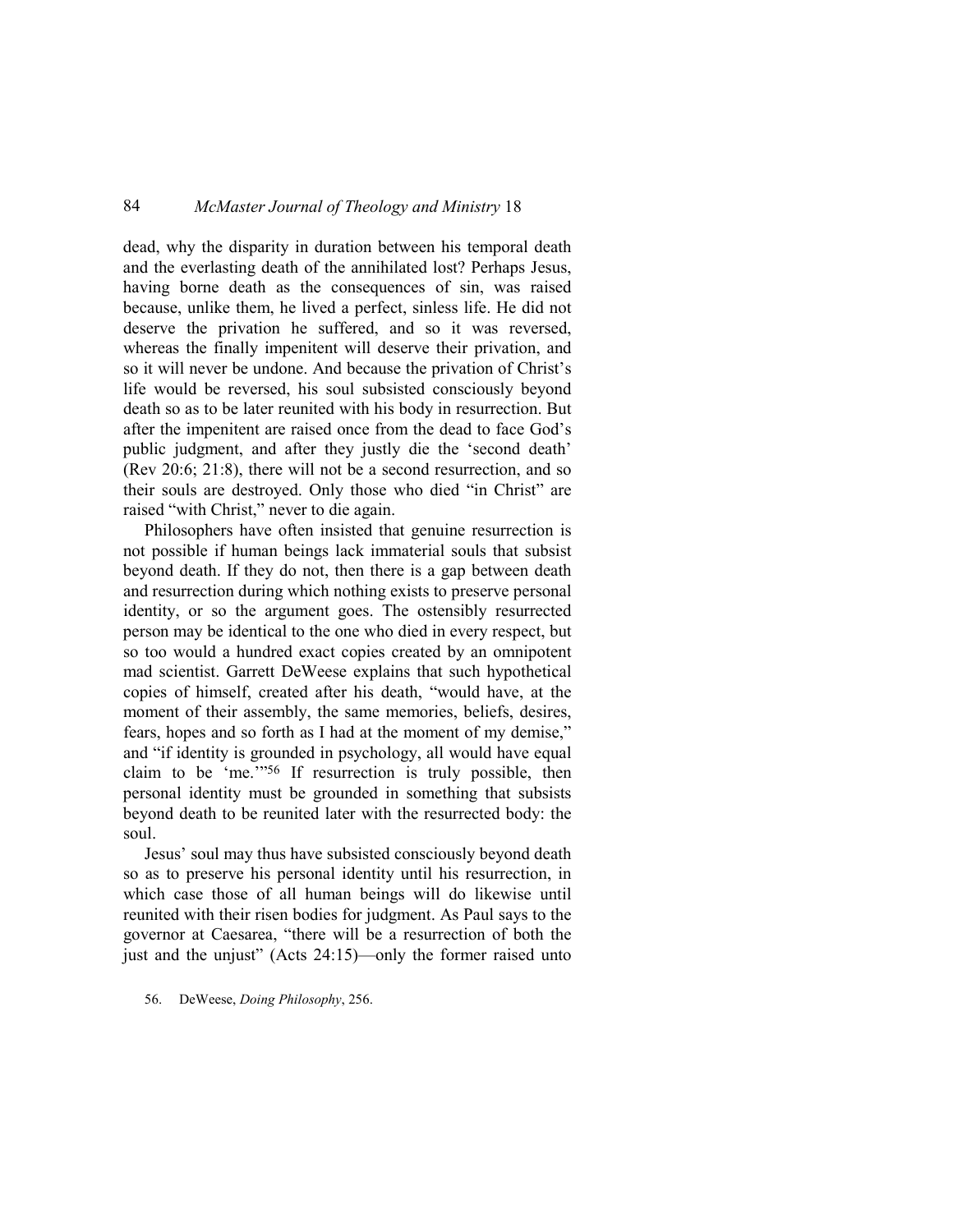life, according to Jesus, and the latter unto judgment (John 5:29). Because the lost will finally fail to be covered through faith by the saving blood of Christ, and because God will no longer have any reason to preserve their souls in an unnatural, disembodied half-existence, they will altogether perish forever. They will disintegrate wholly into the dust whence they came, never consciously experiencing anything ever again, and the breath that animated them will return to God who gave it (Eccl 12:7).

#### *Substitutionary Death and The Death of the Redeemed*

One final Christological question remains: If Jesus suffered death as a substitute for sinners, why do Christians still die, necessitating future resurrection in the first place? Athanasius might answer, as George Foley characterizes him as doing, that Christ "rescued us from the *continuance* of death."57 His death "enabled Him to triumph over death as a *continuing* power, by permitting men to share His immortality."58 The character of death has thus changed for believers; it is no longer permanent. "We, the faithful in Christ," Athanasius writes, "no longer die the death as before, agreeably to the warning of the law." Rather, "corruption ceasing and being put away by the grace of the Resurrection, henceforth we are only dissolved, agreeably to our bodies' mortal nature, at the time God has fixed for each, that we may be able to gain a better resurrection."<sup>59</sup>

Erickson similarly writes, "Humans still die, but death's finality has been removed. Paul attributes to sin the power that physical death possesses in the absence of resurrection."<sup>60</sup> Erickson further argues that while death did not become a reality until the Fall, it was nevertheless a *potentiality* inherent to human nature. Had their access to the tree of life not been revoked (Gen 3:22), they "could have either lived forever or died," but lacking that access after being banished from the

<sup>57.</sup> Foley, *Anselm's Theory of the Atonement*, 51–52; emphasis added.

<sup>58.</sup> Ibid., 58; emphasis added.

<sup>59.</sup> Athanasius, "On the Incarnation," 47.

<sup>60.</sup> Erickson, *Christian Theology*, 558.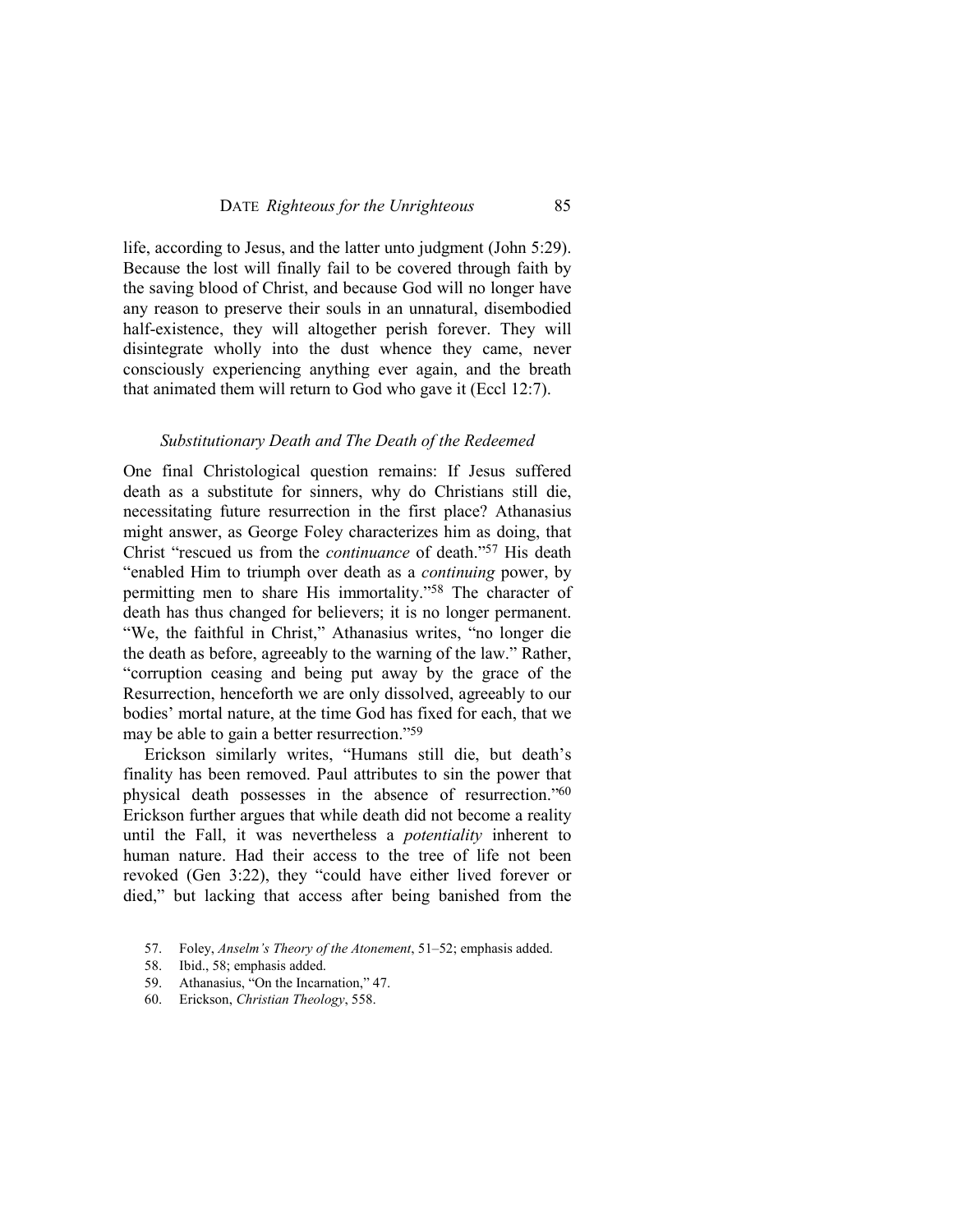garden, "it became inevitable that they would die."61 This, Erickson adds, would explain why Jesus, though sinless, was nevertheless capable of dying. And because he *did* die—in the place of sinners, bearing the death penalty on their behalf—one day the conditions necessary to prevent death will be restored. Until then, however, his people continue to die.

Moreover, and relevant specifically to the doctrine of *penal* substitutionary atonement, death need not be inherently punitive. Because Paul says there is "now no condemnation for those who are in Christ Jesus" (Rom 8:1), Grudem rightly insists that "even though we know that Christians die, we should not view the death of Christians as a punishment from God or in any way a result of a penalty due to us for our sins."62 How can this be? Perhaps it is because an act or experience is only a punishment if it has been judicially declared to be. Given two suspects who have been charged with the same crime and have been imprisoned awaiting trial, if upon being tried one of them is found guilty and is sentenced to several years in prison, the time he has already spent there is thought to have been punitive, and will count toward his total sentence. If the other suspect, on the other hand, is cleared of all charges, his imprisonment is *not* thought to have been a punishment. After all, he is judicially declared to have committed no crime for which he could *be*  punished! Likewise, believers will be raised from the dead and declared innocent on the basis of their faith in the one who took their sin and bore their punishment in their place, and they will live forever after.

Thus, although Christians die, Jesus has died in their stead, as their substitute, and therefore they will one day be rescued from death, never to die again. This is what Jesus has in mind when he says of his church, "the gates of Hades [πύλαι ἄδου] will not overpower it" (Matt 16:18, CSB). "The gates of Hades" refers to "death as an impersonal supernatural power."63 The LXX records Yahweh rhetorically asking Job, "have the gates of death

<sup>61.</sup> Ibid.

<sup>62.</sup> Grudem, *Systematic Theology*, 810.

<sup>63.</sup> Louw and Nida, *Greek-English Lexicon*, 148.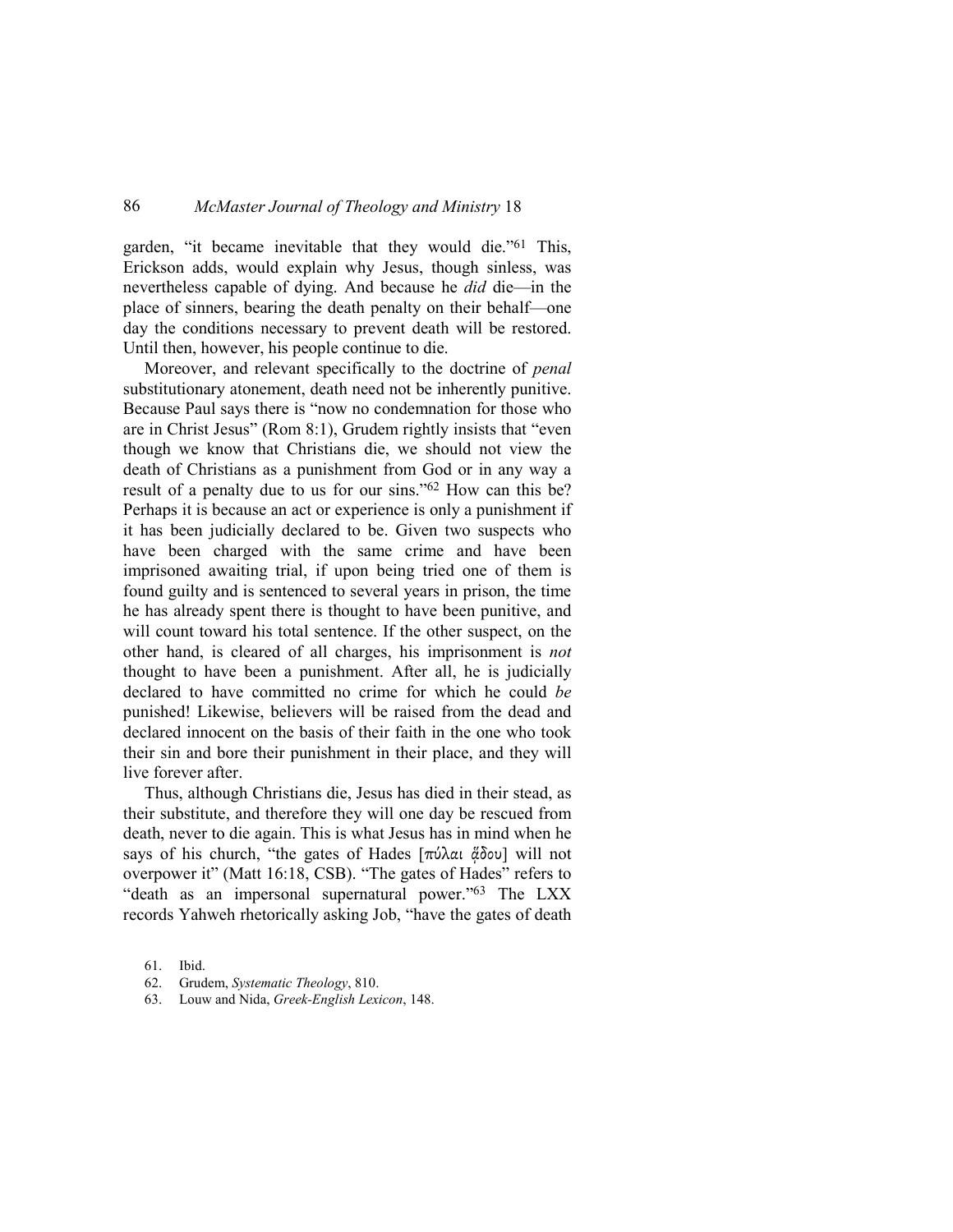[πύλαι θανάτου] been opened to you in terror, and the gatekeepers of Hades [πυλωροὶ ἄδου], seeing you, cower?" (Job 38:17).64 Likewise the psalmist sings of those who "abhorred every food" and "came near to the gates of death [τῶν πυλῶν τοῦ θανάτου]" (Ps 107:18), and Isaiah says, "At the top of my days at the gates of Hades [πύλαις ἅδου] I will leave my remaining years" (Isa 38:10). R. T. France summarizes Jesus' words accordingly: "The 'gates,'" he writes, "thus represent the imprisoning power of death: death will not be able to imprison and hold the church of the living God."65 It is this, the church's eventual and permanent rescue from death's clutches, that Christ secured by suffering death in their stead.

### *Conclusion*

This author joins a growing number of conservative evangelicals who are convinced that biblical texts describing hell and final punishment promise total death and destruction for the unredeemed, rather than immortality and eternal life in torment. But critics of this view wisely insist that any understanding of personal eschatology, no matter how seemingly supported by such texts, must also be consistent with an orthodox understanding of the cross. After all, the Bible teaches that on the cross Jesus suffered the consequences of sin in the place of those who otherwise deserved it. And as Morris puts it, "The atonement is the crucial doctrine of the faith. Unless we are right here it matters little, or so it seems to me, what we are like elsewhere."<sup>66</sup>

This essay has attempted to demonstrate that conditional immortality passes muster, and that the doctrine of eternal torment is in fact found wanting. Like the lives of animals sacrificed on the altar, the life of Jesus was sacrificed on the cross in the place of those whose lives were otherwise forfeit, the

<sup>64.</sup> Septuagint Greek is from Brenton, *The Septuagint Version*. English translations are from Brannan et al., *Lexham English Septuagint*.

<sup>65.</sup> France, *Gospel of Matthew*, 624–25.

<sup>66.</sup> Morris, *The Cross in the New Testament*, 5.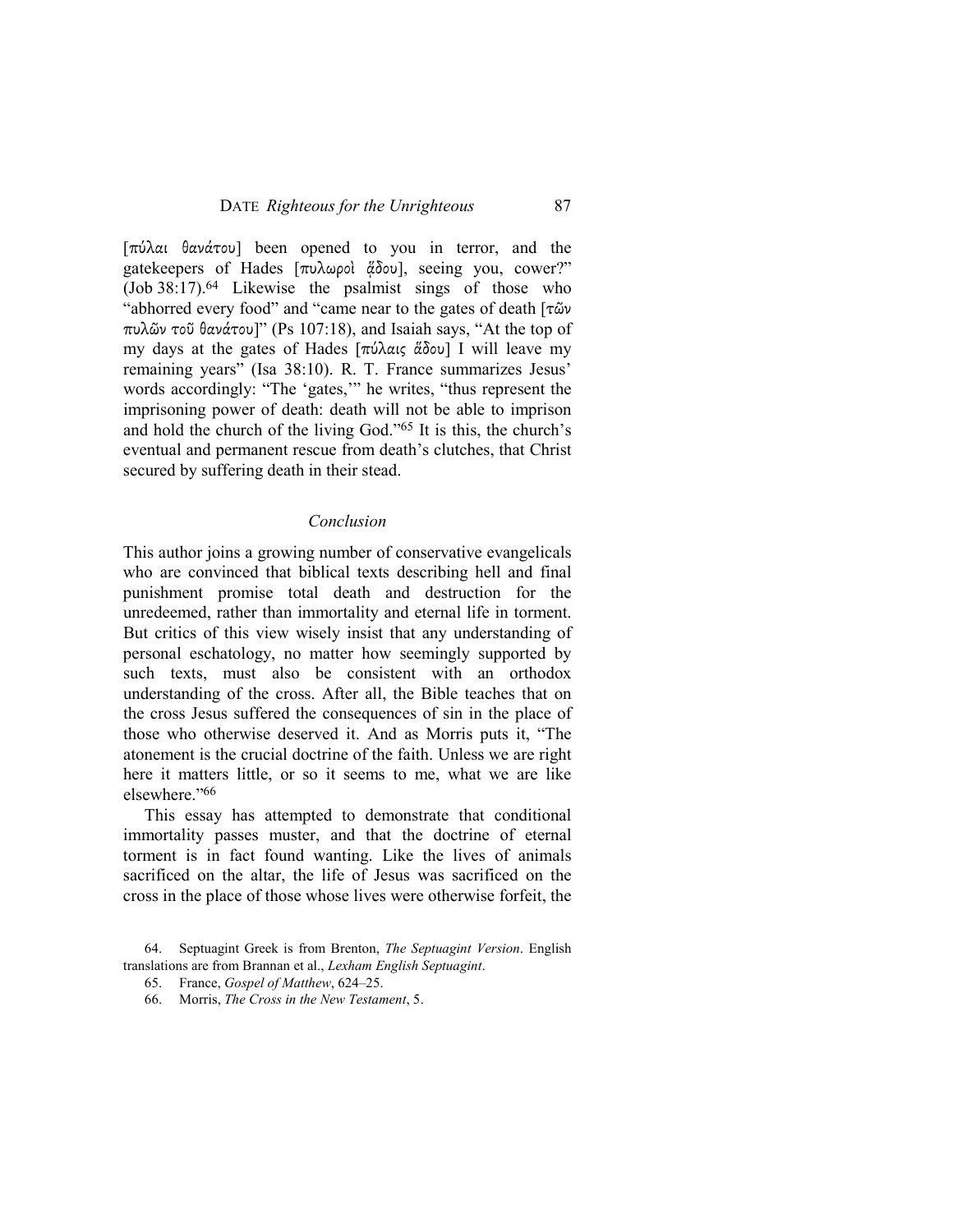one qualifying as a substitute for the many because of its infinite worth. Accordingly, conditionalists believe the consequences of sin, borne by Jesus for those who accept his gift, is the death he died in their stead: the privation of embodied life. Defenders of eternal torment, however, seem unable to explain how Jesus' death can be considered substitutionary if those in whose stead he *died* would have *lived forever* in hell. Indeed, some traditionalists come dangerously close to denying the substitutionary nature of Jesus' death altogether. Meanwhile, because of his impending resurrection, Jesus' death was temporary and did not result in his total annihilation, unlike the everlasting *second* death awaiting those who, raised unto judgment and found guilty, will die and never live again. And while Christ's followers do still die, his substitutionary death on their behalf ensures that for them death is likewise temporary. For one day the Lord will pry open the gates of the grave in victory and triumphantly march forth his bride, the church, free from the clutches of death forever.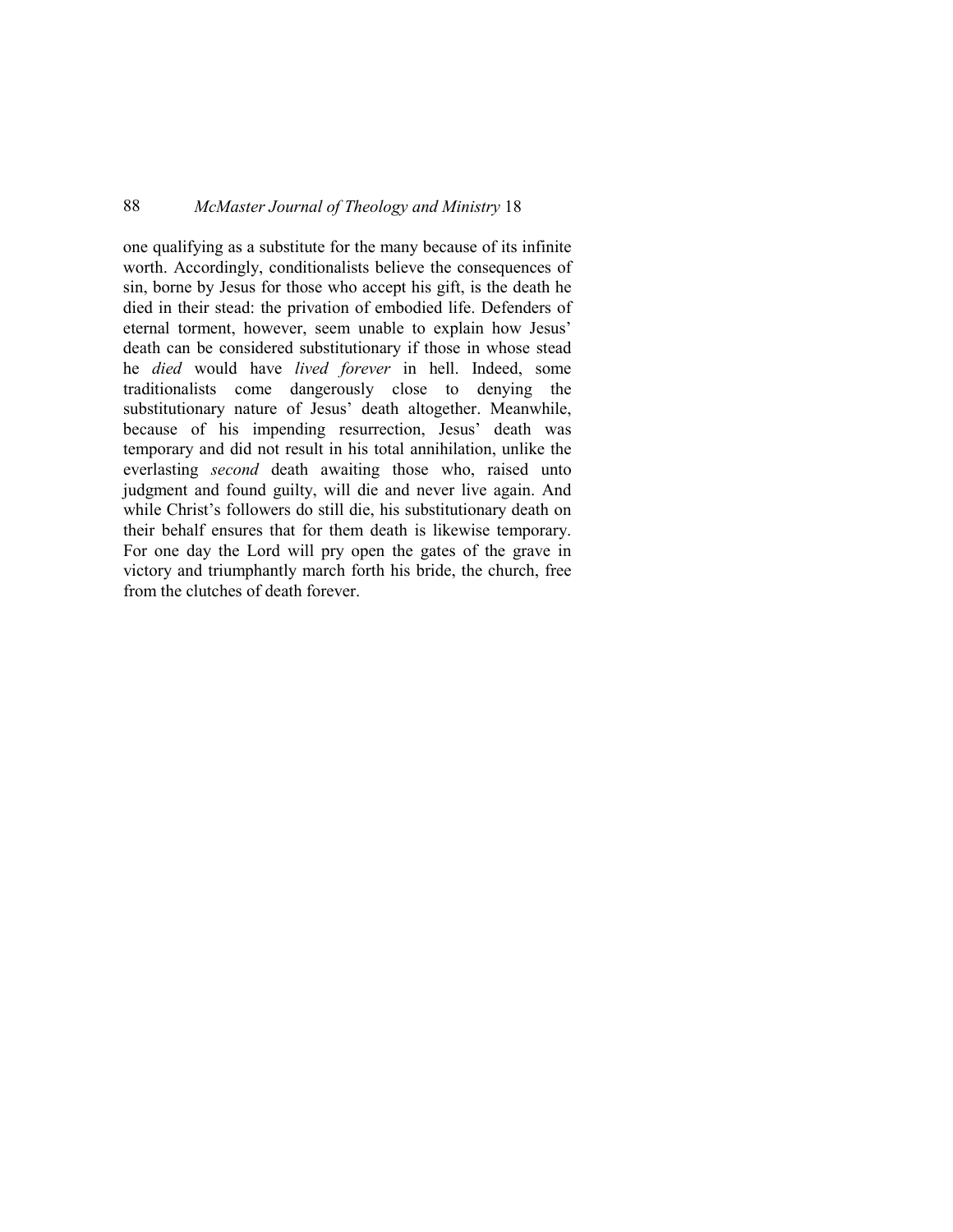### *Bibliography*

- Athanasius. "On the Incarnation of the Word." In *St. Athanasius: Select Works and Letters*, edited by Philip Schaff and Henry Wace, vol. 4, Nicene and Post-Nicene Fathers of the Christian Church, Second Series, 36–67. New York: The Christian Literature Company, 1892.
- Aulén, Gustaf. *Christus Victor: An Historical Study of the Three Main Types of the Idea of Atonement*. Translated by A. G. Hebert. 1931. Reprint, Eugene, OR: Wipf and Stock, 2003.
- Boa, Kenneth D., and Robert M. Bowman Jr. *Sense & Nonsense About Heaven & Hell*. Grand Rapids: Zondervan, 2007.
- Boyd, Gregory A. *The Crucifixion of the Warrior God: Interpreting the Old Testament's Violent Portraits of God in Light of the Cross*. 2 vols. Minneapolis: Fortress, 2017.
- Brannan, Rick, et al., eds. *The Lexham English Septuagint*. Bellingham, WA: Lexham, 2012.
- Brenton, Lancelot C. L. *The Septuagint Version: Greek*. London: Samuel Bagster & Sons, 1851.
- Bullinger, E. W. *Figures of Speech Used in the Bible*. London: Eyre & Spottiswoode, 1898.
- Bunyan, John. *The Works of John Bunyan*, edited by George Offor. Vol. 2. Glasgow: Blackie and Son, 1861.
- Demler, Ronnie. "Sic et Non: Traditionalism's Scandal." In *A Consuming Passion: Essays on Hell and Immortality in Honor of Edward Fudge*," edited by Christopher M. Date and Ron Highfield, 255–76. Eugene, OR: Pickwick, 2015.
- DeWeese, Garrett J. *Doing Philosophy as a Christian*. Worldview Integration Series. Downers Grove, IL: IVP Academic, 2011.
- Dixon, Larry. *The Other Side of the Good News: Confronting the Contemporary Challenges to Jesus' Teaching on Hell*. Fearn, UK: Christian Focus, 2003.
- Erickson, Millard J. *Christian Theology*. 3rd ed. Grand Rapids: Baker Academic, 2013.
- Foley, George Cadwalader. *Anselm's Theory of the Atonement: The Bohlen Lectures, 1908*. New York: Longmans, Green, and Co., 1909.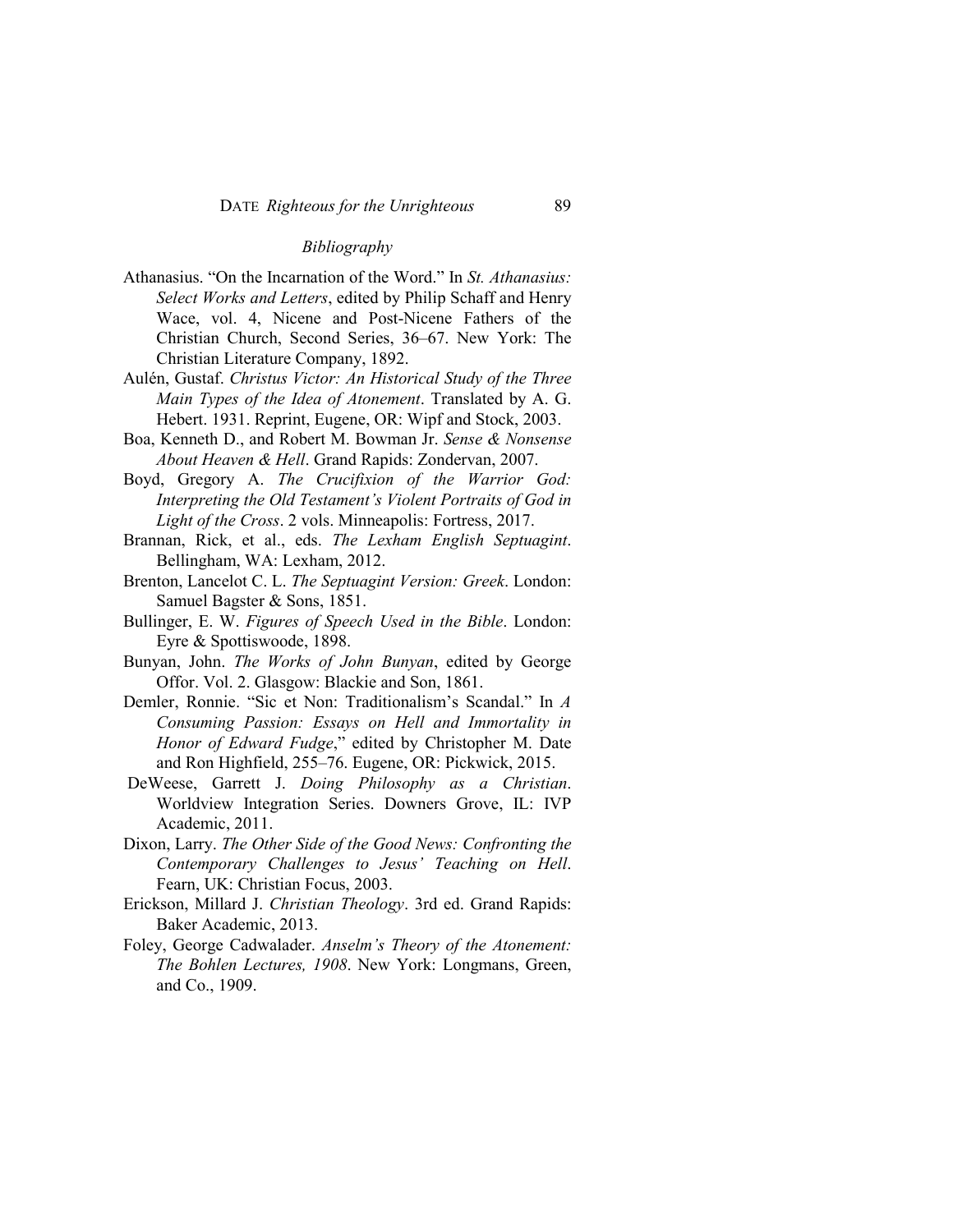- France, R. T. *The Gospel of Matthew*. New International Commentary on the New Testament. Grand Rapids: Eerdmans, 2007.
- Fudge, Edward William. *The Fire that Consumes: A Biblical and Historical Study of the Doctrine of Final Punishment*. 3rd ed. Eugene, OR: Wipf and Stock, 2011.
- Fudge, Edward William, and Robert A. Peterson. *Two Views of Hell: A Biblical & Theological Dialogue*. Downers Grove, IL: IVP Academic, 2000.
- Gill, John. *An Exposition of the New Testament*. 3 vols. London: Mathews and Leigh, 1809.
- Grudem, Wayne A. *Systematic Theology: An Introduction to Biblical Doctrine*. Grand Rapids: Zondervan, 1994.
- Hamilton, Victor P. *The Book of Genesis: Chapters 1–17.* New International Commentary on the Old Testament. Grand Rapids: Eerdmans, 1990.
- Holmes, Stephen R. *The Wondrous Cross: Atonement and Penal Substitution in the Bible and History*. Colorado Springs, CO: Paternoster, 2007.
- Jeffery, Steve, Michael Ovey, and Andrew Sach. *Pierced for Our Transgressions: Rediscovering the Glory of Penal Substitution*. Wheaton, IL: Crossway, 2007.
- Louw, Johannes P., and Eugene Albert Nida. *Greek-English Lexicon of the New Testament: Based on Semantic Domains*. Vol. 1, *Introduction and Domains*. New York: United Bible Societies, 1996.
- Marshall, I. Howard. *Aspects of the Atonement: Cross and Resurrection in the Reconciling of God and Humanity*. Colorado Springs, CO: Paternoster, 2007.
- Mathews, Kenneth A. *Genesis 1–11:26*. New American Commentary. Vol. 1A. Nashville, TN: Broadman and Holman, 1996.
- Morey, Robert A. *Death and the Afterlife*. Minneapolis: Bethany House, 1984.
- Morris, Leon. *The Apostolic Preaching of the Cross*. 3rd rev. ed. Grand Rapids: Eerdmans, 1965.
	- ———. *The Cross in the New Testament*. 1965. Reprint, Eugene, OR: Wipf and Stock, 2006.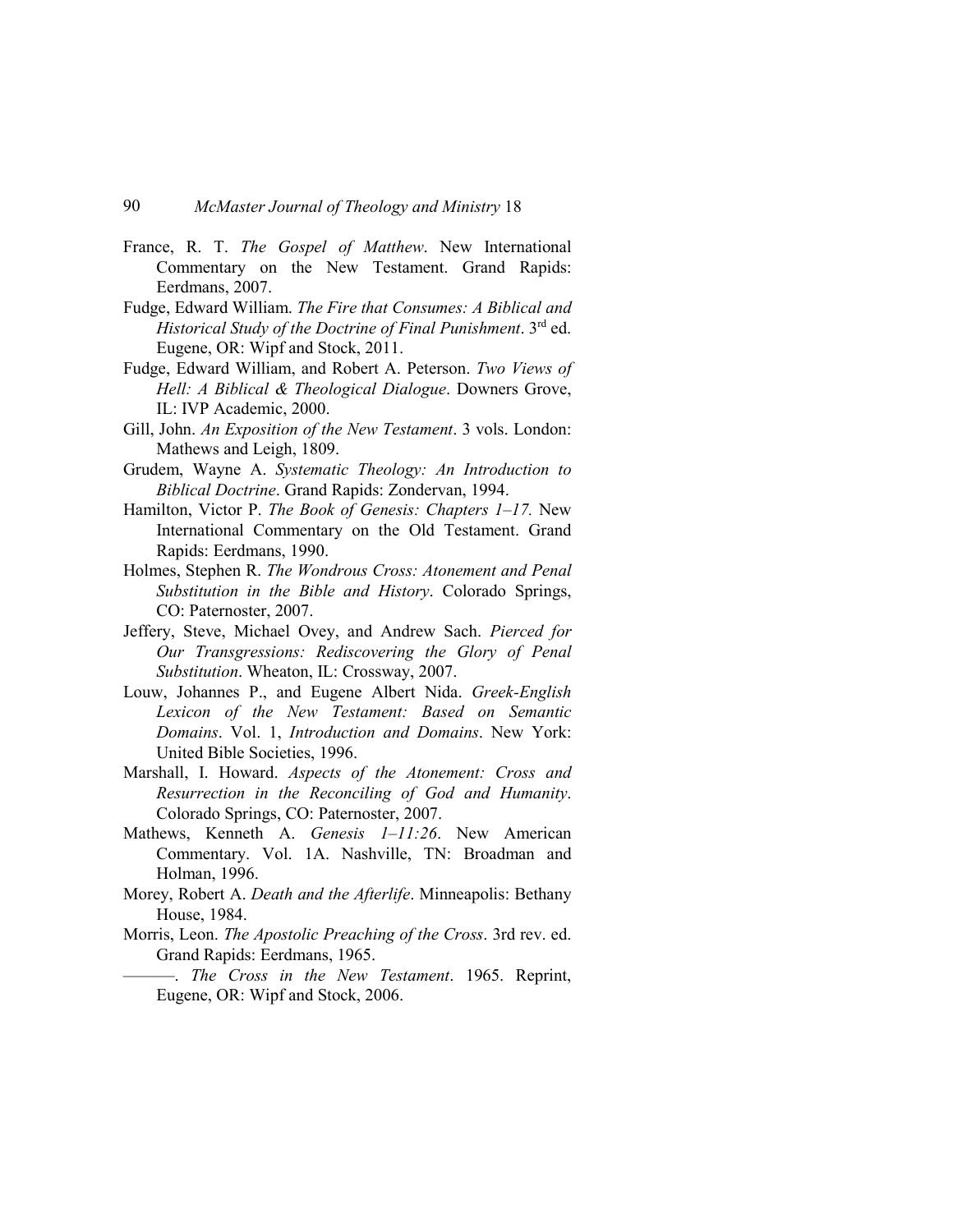———. *The Gospel According to John*. Rev. ed. Grand Rapids: Eerdmans, 1995.

- Mostert, Christiaan. "Radical Eschatology: Comparing Bram van de Beek and Wolfhart Pannenberg." In *Strangers and Pilgrims on Earth: Essays in Honour of Abraham van de Beek*, edited by Eduardus Van der Borght and Paul van Geest, 397–412. Leiden: Brill, 2012.
- Packer, J. I., and Gary A. Parrett. *Grounded in the Gospel: Building Believers the Old-Fashioned Way*. Grand Rapids: Baker, 2010.
- Peoples, Glenn A. "Introduction to Evangelical Conditionalism." In *Rethinking Hell: Readings in Evangelical Conditionalism*, edited by Christopher M. Date et al., 10– 24. Eugene, OR: Cascade, 2014.
- Peterson, Robert A. *Hell on Trial: The Case for Eternal Punishment*. Phillipsburg, NJ: P & R, 1995.
	- "The Hermeneutics of Annihilationism: The Theological Method of Edward Fudge." In *Evangelical Hermeneutics: Selected Essays from the 1994 Evangelical Theological Society Convention*, edited by Michael Bauman and David Hall, 191–212. Camp Hill, PA: Christian Publications, 1995.

———. *Salvation Accomplished by the Son: The Work of Christ*. Wheaton, IL: Crossway, 2012.

- Piper, John. "What Must Someone Believe in Order to Be Saved?" *Desiring God*. August 10, 2010. www.desiringgod. org/interviews/what-must-someone-believe-in-order-to-besaved.
- Stott, John R. W. *The Cross of Christ*. Downers Grove, IL: IVP, 2006.
- Travis, Stephen H. "Psychology." In *Dictionary of the Later New Testament and Its Developments*, edited by Ralph P. Martin and Peter H. Davids, 984–88. Downers Grove, IL: InterVarsity, 1997.
- Wallace, Daniel B. *Greek Grammar Beyond the Basics: An Exegetical Syntax of the New Testament*. Grand Rapids: Zondervan, 1996.